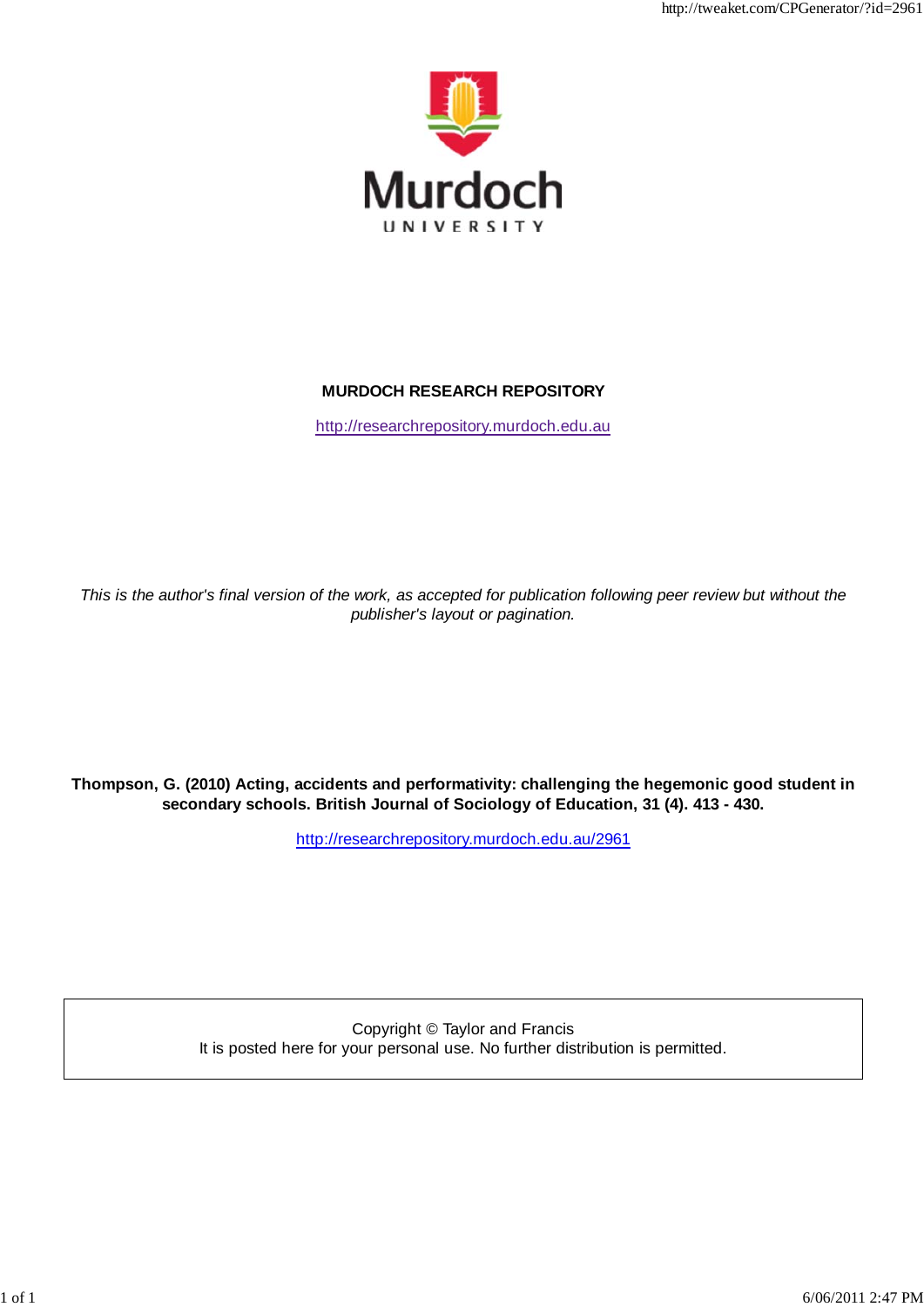# **Acting, accidents and performativity: challenging the hegemonic good student in secondary schools**

## **Abstract**

*Current educational practice tends to ascribe a limiting vision of the good student as one who is well-behaved, performs well in assessments and demonstrates values in keeping with dominant expectations. This paper argues that this vision of the good student is antithetical to the lived experience of students as they negotiate their positionality within complex power games in secondary schools. Student voices in focus group research nominate six rationales of the good student that inform their 'performances' of the good student. Understanding the multiplicity and dynamism of the good student is an educational imperative as schools seek to meet the changing needs of society in the new millennium.* 

# **Introduction**

Schools exist to produce good students. This is one of the commonsense assumptions that informs much of what is done in schools. The vision of the good student is powerful because it immerses the student within competing and contradictory discourses and micropractices of power. This paper presents research to argue that the good student is an evolving multiplicity that is experienced differently and dynamically by students. It builds on educational research that problematises those practices in schools that govern, and encourage young people to self-govern, the subjectivities possible in the terrains of schools. Schools could be freer places for young people, but much of what in constructed as 'good' in the good student is best thought of as a set of discourses that, perversely, limit the possibilities for students to be creative and experimental of their selves. This denies them opportunities to explore the "arts of existence" Foucault felt was necessary to challenge the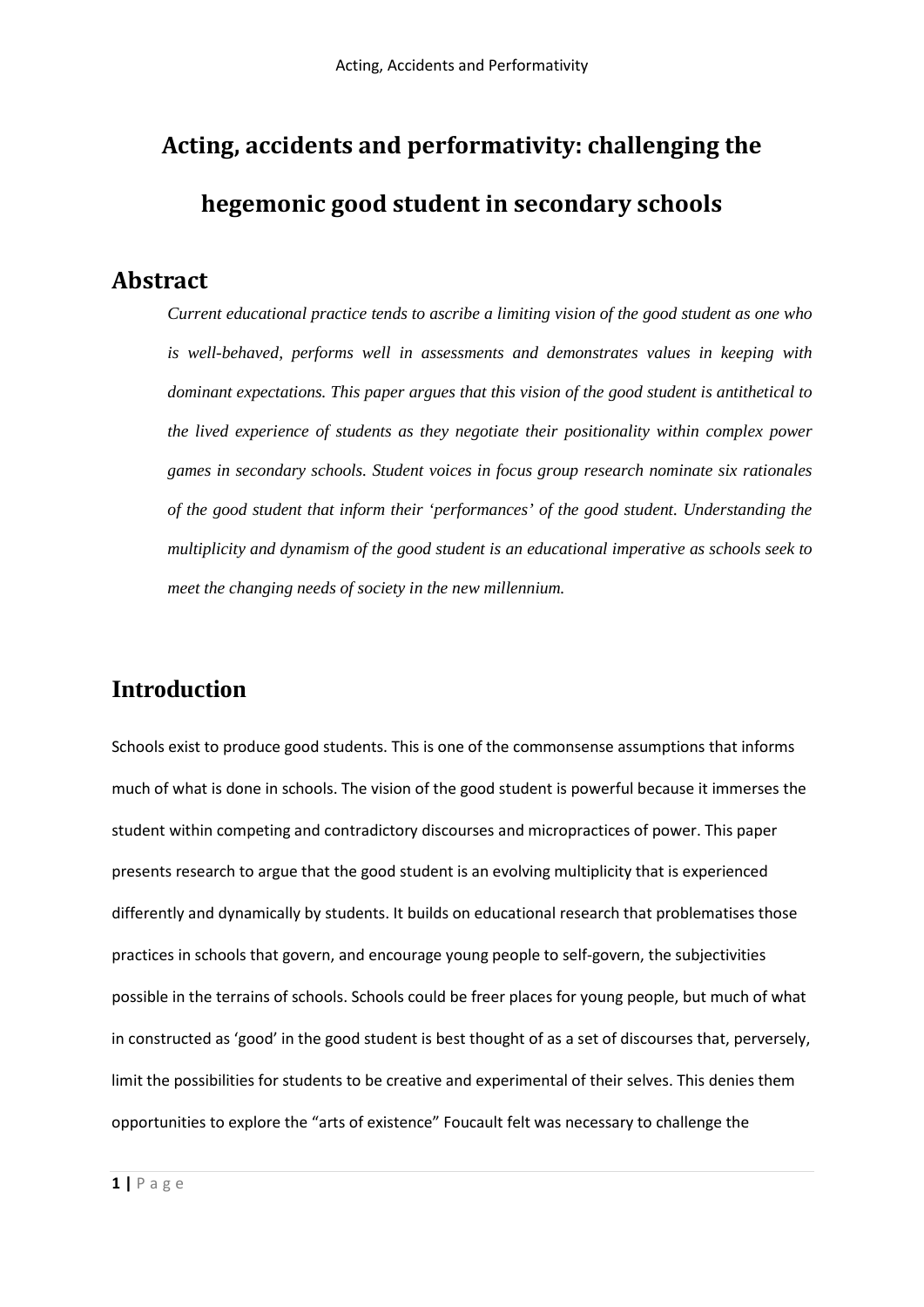modernist ontology so powerful in institutions such as schools.(Foucault 1990, 238) Mainstream schools in Australia still tend to utilise a narrow vision of what it means to be good that is exclusive and repressive, and forces students to position themselves against visions or ideals of studenthood that are hegemonic in practice if not in intent.(Youdell 2004)

This paper reports on a study conducted in Western Australia that investigated the visions of the good student in three schools. The purpose of this study was not to compare the vision of the good student found in each school, but to look for those discursive similarities that occur across the three school sites, and to ask students how they moved within the terrains of the good student within their school. I suggest that looking at the similarities in the truths that students speak across school sites may be the best way to understand how the good student is multiply positioned in differing contexts and locations to challenge the widespread acceptance of the "hegemonic good" in school and classroom practices in Australian contexts. (McLeod and Yates 2006)

## **The Current State of Knowledge**

The good or ideal student has been a focus of considerable educational research. This research, increasingly informed by postmodern or poststructural theories of education, has challenged the ways that the good student is envisioned in schools. Ethnographic studies have explored the ways that gender, class, sexuality, ethnicity and race have been both regulatory and productive of certain kinds of student subjectivities. (O'Flynn and Peterson 2007, Youdell 2004, Lesko 2003, Lesko 2001, McLeod 2000, Eckert 1989, Willis 1977) These studies have argued that gender, class, sexuality, ethnicity and race are all highly significant in how the good or ideal student is represented in specific school sites, and that this has effects on life choices of people long after they leave school. (O'Flynn and Peterson 2007) The good student is discursive in that it communicates to young people their 'correct' comportment through the way each school values certain practices whilst discarding others, or how it communicates its vision and priorities to the wider school community.(Youdell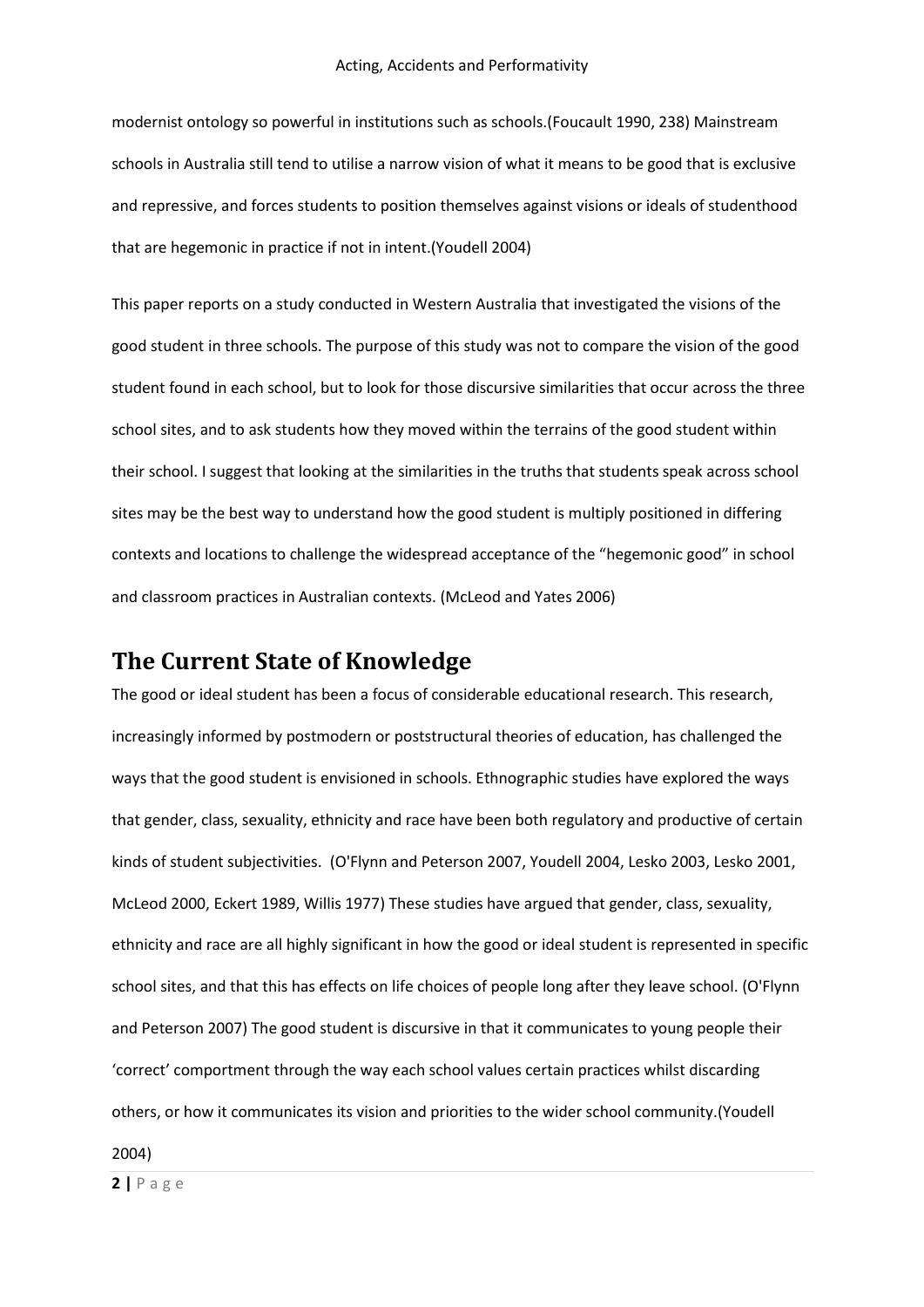Researchers have examined the ways that the good or ideal student has been constituted through those practices of schooling "through which students are spoken into existence, and speak themselves and others into existence". (O'Flynn and Peterson 2007, 460) It is through the privileging of discourses and subsequent positionalities that schools construct fields or terrains within which young people can move. Youdell (2004) argues that these fields or terrains act to produce and constrain what students can be and how they can think about their lives and desires. Foucault (1998) argued that people draw on these types of cultural models to construct their understanding of their selves.

This constraint occurs through the deployment of binary thought that construct sensibilities through the privileging of one category. Davies and Hunt (1994) argue that schools are places where binaries act to constitute subjectivities in hierarchical ways. Thus, the good student becomes a terrain of social-discursive formations through which the student moves and becomes seen, at certain times and in certain ways, as being positioned within these hierachies. Using the work of Donna Haraway, Davies and Hunt (1994) see that one of the ways to counteract this binarisation within educational contexts is to consider the perspectives of those whose positions within the hierarchies that may be the most marginal and/or powerless. This is because the micropractices of power are most visible in their claims to truth. If we see schools as places of "subjectivity constitution", studies of subjectivity in schools should incorporate the perspectives of students as they have unique insight because of their positioning within matrices of power. (O'Flynn and Peterson 2007, 459)

Australian schools valorise a hegemonic good student that privileges a range of dispositions, behaviours and comportments that speak of Foucaultean notions of docile bodies and disciplined subjects. (Foucault 1991) McLeod and Yates define the hegemonic good student as the "student who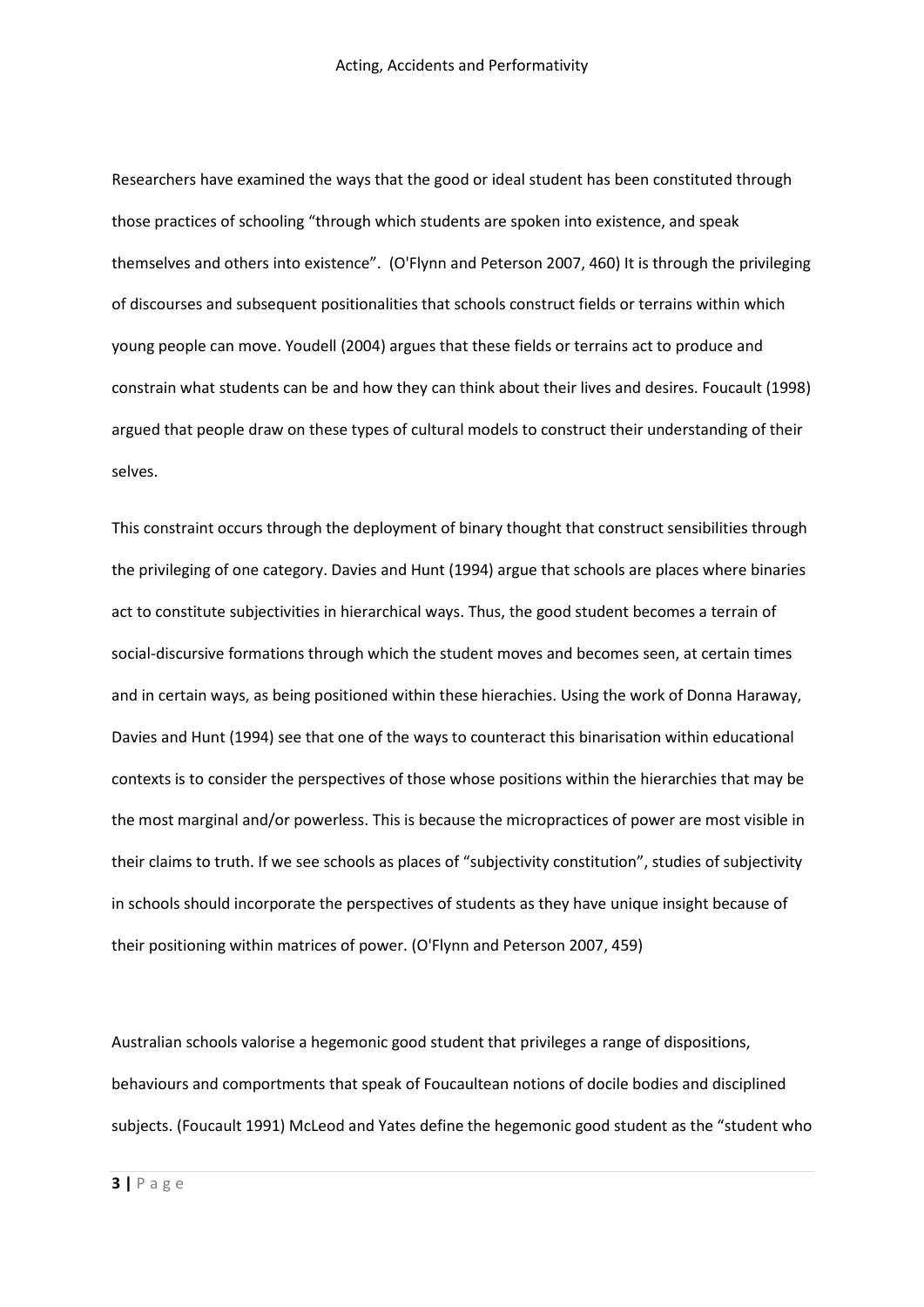is good at doing what examinations require; who applies him or herself to the necessary study to succeed; and who does in fact succeed". (McLeod and Yates 2006, 52) This paper reports on a research study that asked young people to talk about their experiences in schools of the good student. These student voices suggest six rationales or discursive frames of the good student they encounter in secondary schools that they perform within, always attempting to maximise their positionality within the hierarchies. They also speak of ways that certain dispositions, behaviours and comportments are valued and endorsed while others are not. One student voice commented: *Being seen to be good is more important than being good.* This hegemonic good is exclusive, and this exclusivity is one of the "micropractices of power" that Foucault saw as symptomatic of the institution. (Florence 1998, 462) Secondly, the hegemonic good is usually deployed as a static, monolithic identity that fails to show the complexity of students' experiences, such as the ways that students change and evolve, move in and out of positionalities, and are exposed to competing and contradictory discourses that produce student subjectivities. Thirdly, as has already been stated, it is predicated in notions of the binary (such as good versus bad) that is seen as the "dualism that is an inherent part of Western thinking". (Symes and Preston 1997, 31) The effect of this binarisation is to position "the child as different and divided from what is normalised". (Popkewitz 1998, 35) This process of normalisation forces students to measure or 'know' themselves against "the disciplinary apparatuses [that] hierarchised the good and the 'bad' subjects in relation to one another." (Foucault 1991, 180-181)

Much research has been devoted to performativity in education, but this has largely been used to analyse the changing nature of teaching worldwide. (S. Ball 2001, S. Ball 2003, Burnard and White 2008, Nicholl and McLellan 2008, Troman 2008) I argue that the ways that students are positioned through performative policies is equally as significant as the experiences of teachers. Like teachers, students in Australian schools are exposed to cultures that prioritise measuring and testing,

**4 |** Page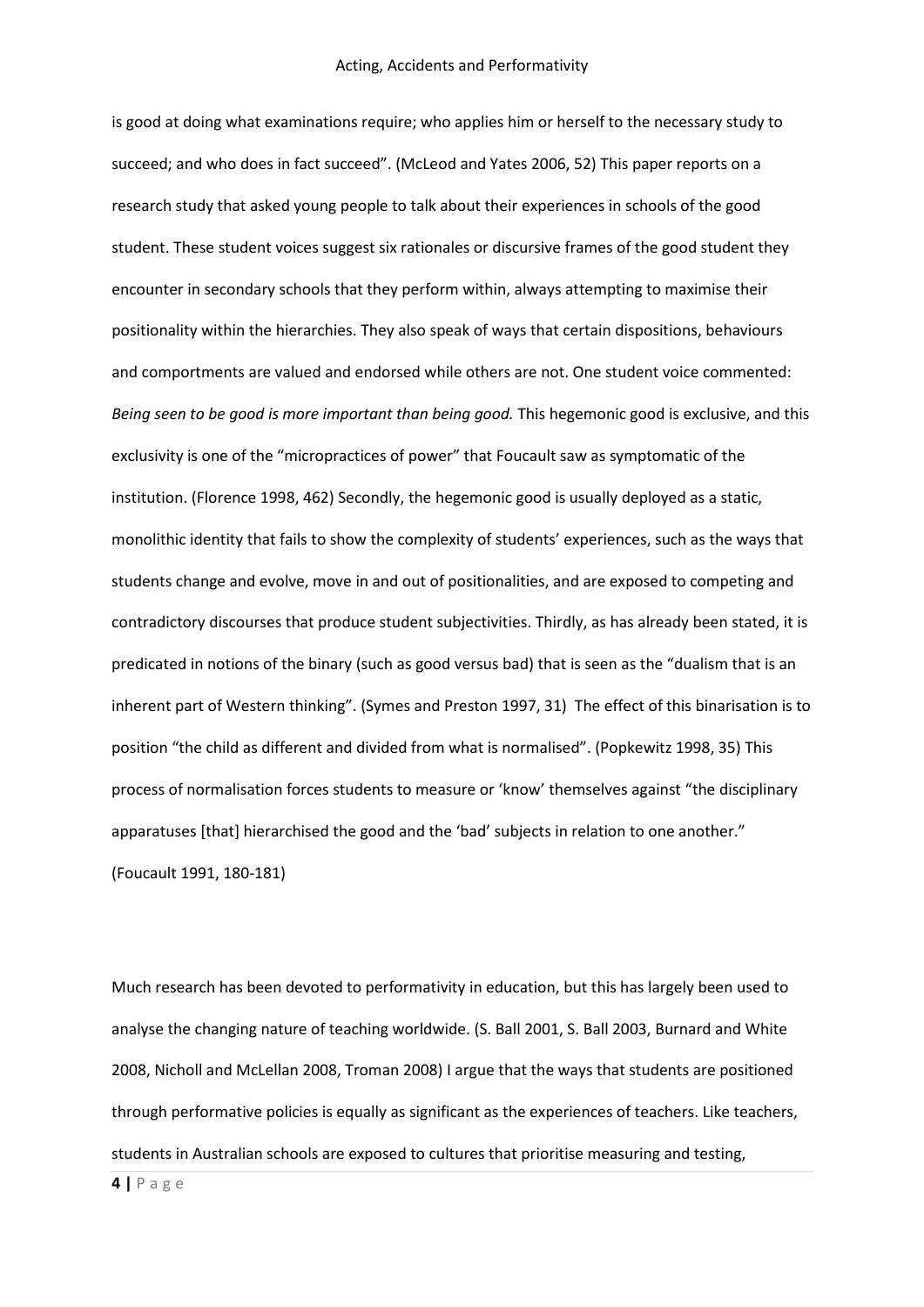reporting using mandatory standards and systems, state-sanctioned teaching methods, reformed organisational policies and reformed curriculum policies. In short, students are at the centre of those practices that value "modernist and bureaucratic performativity". (Burnard and White 2008, 668) The performativity of the good student is an important strategy of busno-power (or the ways that educational practices and pedagogies shape the subjectivities of students) that utilises pedagogy to "shape through choices in education the subjectivities of autonomous choosers". (Marshall 1998, 75) The ways that the individual is free to choose to be a good student, the choices that are made, the reasons for those choices and the impact of those choices is significant in the performativity of the good student.

This paper argues that the good student is best considered as a range of performances that are multiple, dynamic and contradictory, as students struggle to produce and position themselves within complex webs of power, or performativity. Performativity "precedes performance" in that it assembles those instruments and technologies that constitutes the available dispositions, behaviours and comportments of the subject. (Burnard and White 2008, 674) One student commented: *The good student is a good actor. You don't notice it, but you are putting up a shield around what you say and what you do.* This shield is the performativity of the student through powerful discourses that they read in their school. Performativity is the way that the self is constructed through acts of language or knowing. The self is performed in that it "exists in a fabric or relations that is more complex and mobile than ever before." (Lyotard 1984, 15) It is best considered as a technology that employs "judgements, comparisons and displays as means of incentive, control, attrition and change". (S. Ball 2003, 216) This shows that in schools, performativity is the way that the student is continually located or positioned in a relational way to produce a negotiated identity. This negotiated identity is "always located at specific 'nodal points' of specific communication circuits." (Lyotard 1984, 15) Thus, the good student can be considered as one of these 'nodal points'.

**5 |** Page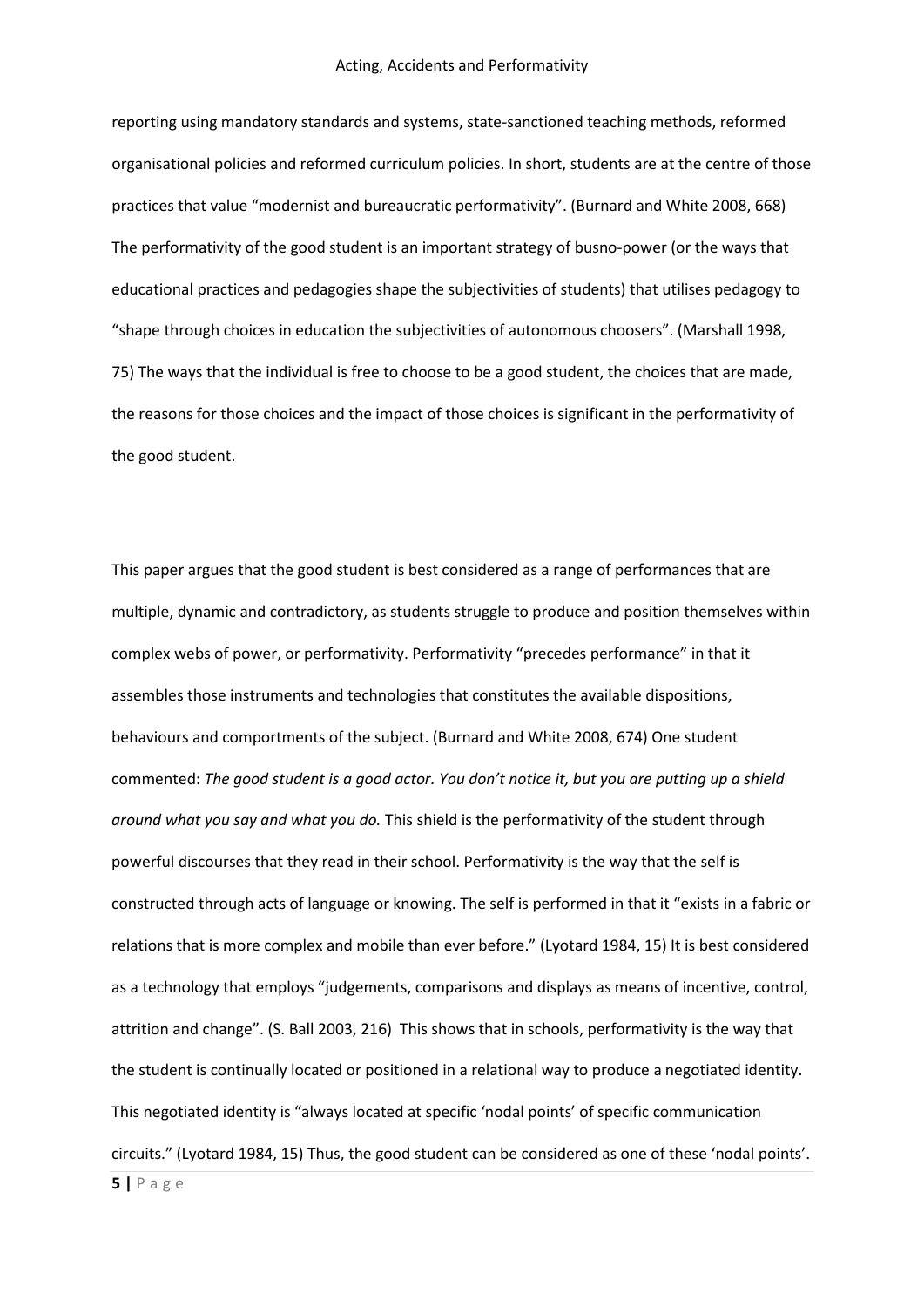It is important to highlight that students are produced, and produce themselves, within the limiting frame of these nodal points because they act to strategically position themselves to maximise what they see as advantageous within multiple discourses of the good. Thus, it follows, that there are multiple ways to be good and also that students are actively producing themselves relationally to the discourses, ("a perpetual comparison of each and all that made it possible both to measure and to judge") because that is how normalising power is deployed in schools. (Foucault 1991, 186)

The genesis of this study begins with an extension of Foucault's methods that argues for research in areas like education that investigates those practices of power that occur at local sites, and which are so ingrained in our understanding that we no longer seem to interrogate them. (Kendall and Wickham 2003) The notion of the hegemonic good student is an example of a commonsense idea that is "related not to economic structures, to the economic relations of production, but to the power relations that permeate the whole fabric of our existence." (Foucault 2000, 17)These commonsense ideas are deeply hidden and deeply invested within the institutions that dominate our lives. (Foucault 2000, 17) The notion of the good student is often presented as the defining purpose of what schools exist to do and be. However, if we look at the school in a Foucaultean sense, there is no such thing as commonsense or 'normal', hence there is no essentialising vision of the good student. "Out of a chaotic set of possibilities for the organisation of popular education, modern forms of schooling came to gradually take a shape they still possess today." (Kendall and Wickham 2003, 123) Investigating the normalising vision of the good student entails problematising the organisation and processes of contemporary schooling. Methodologically, it is this practice of Foucaultean problematisation of commonly accepted truths that is the core of this paper. This strategy of problematisation requires asking questions of those practices that seem 'normal' or 'commonsense' but are really contingent and dynamic: those "accidents of history". (Kendall and Wickham 2003, 5-6) If we see the hegemonic good student as an accident of history, it is possible,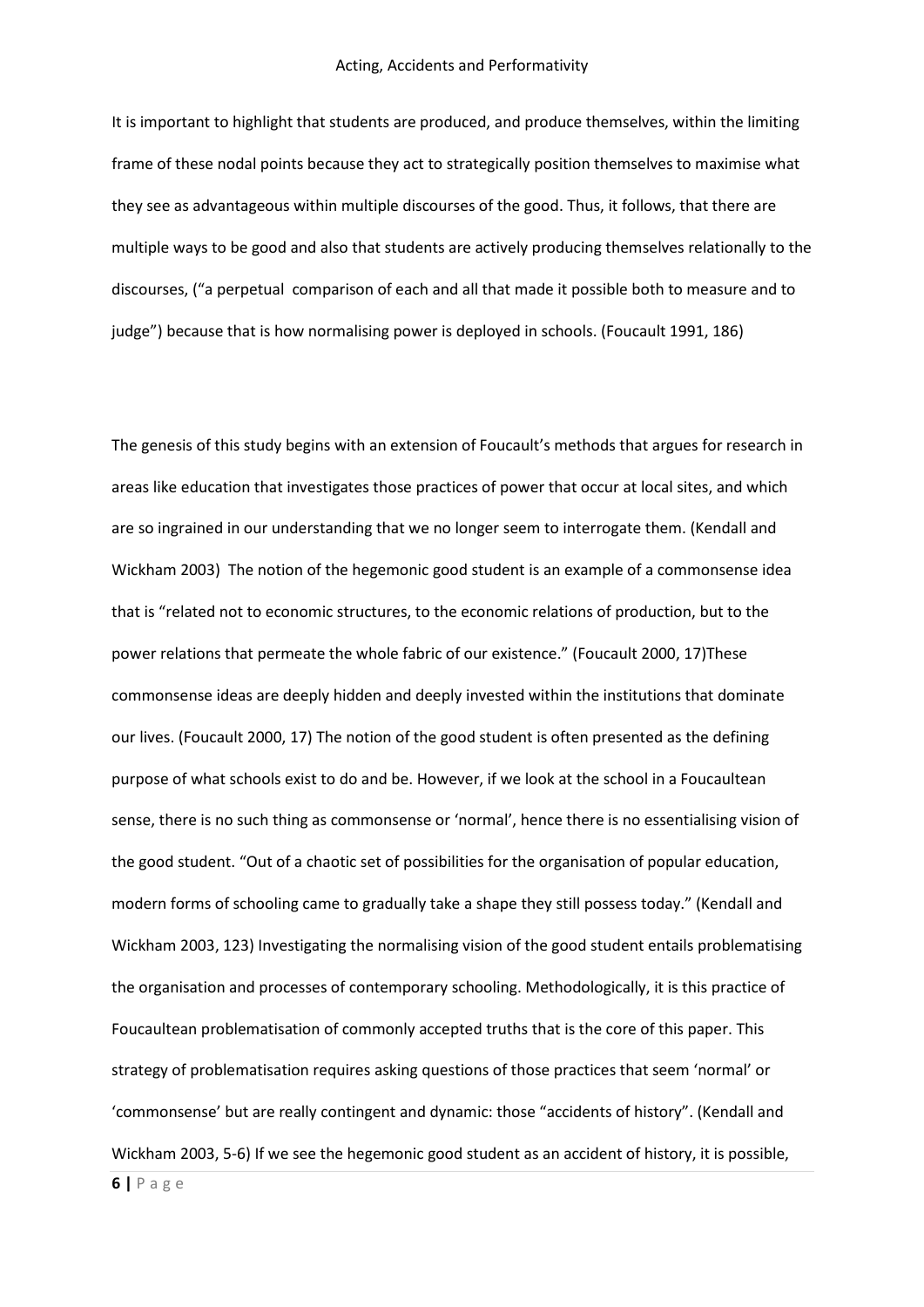and very important, to investigate how it could be considered differently, and the best place to start is through the experiences of students.

# **Methodology**

This data is taken from a wider study that investigated the visions of the good student in three secondary schools. These schools came from a variety of contexts and incorporated different structures and systems. The study used a number of data collection methods including field observation, discourse analysis of key school documents, principal interviews, discourse analysis of the physical architecture of the schools, contextual analysis of local areas surrounding each school and focus group interviews of selected students. Most important in this research was the diverse collection of voices of students heard through focus groups as they reported on their experiences as to what and who a good student should be. By prioritising student voices I see them as best able to recount how they experience those micropractices of power that inform their performativity. I concur with Davies and Hunt (1994) and Haraway (1988) that addressing those "marked and subjugated" offers a unique insight into school and schooling. I want to understand how students speak from the subject positions made available to them because discourses of the good student mark all students in a multitude of ways, albeit some much more than others. These focus groups were asked a set of open-ended questions about their knowledge and experiences of the good student. They were encouraged to discuss their answers with each other to allow them to explore their experiences and to share thoughts with each other.

In each school I interviewed four focus groups of three Year 11 students, using purposive sampling to get specific groups from the student cohort. By purposive sampling I mean a process where the researcher "wants to identify particular types of cases for in-depth investigation". (Neuman 2000, 198) To select students I used a protocol that I developed in a previous study. (Thompson 2008) I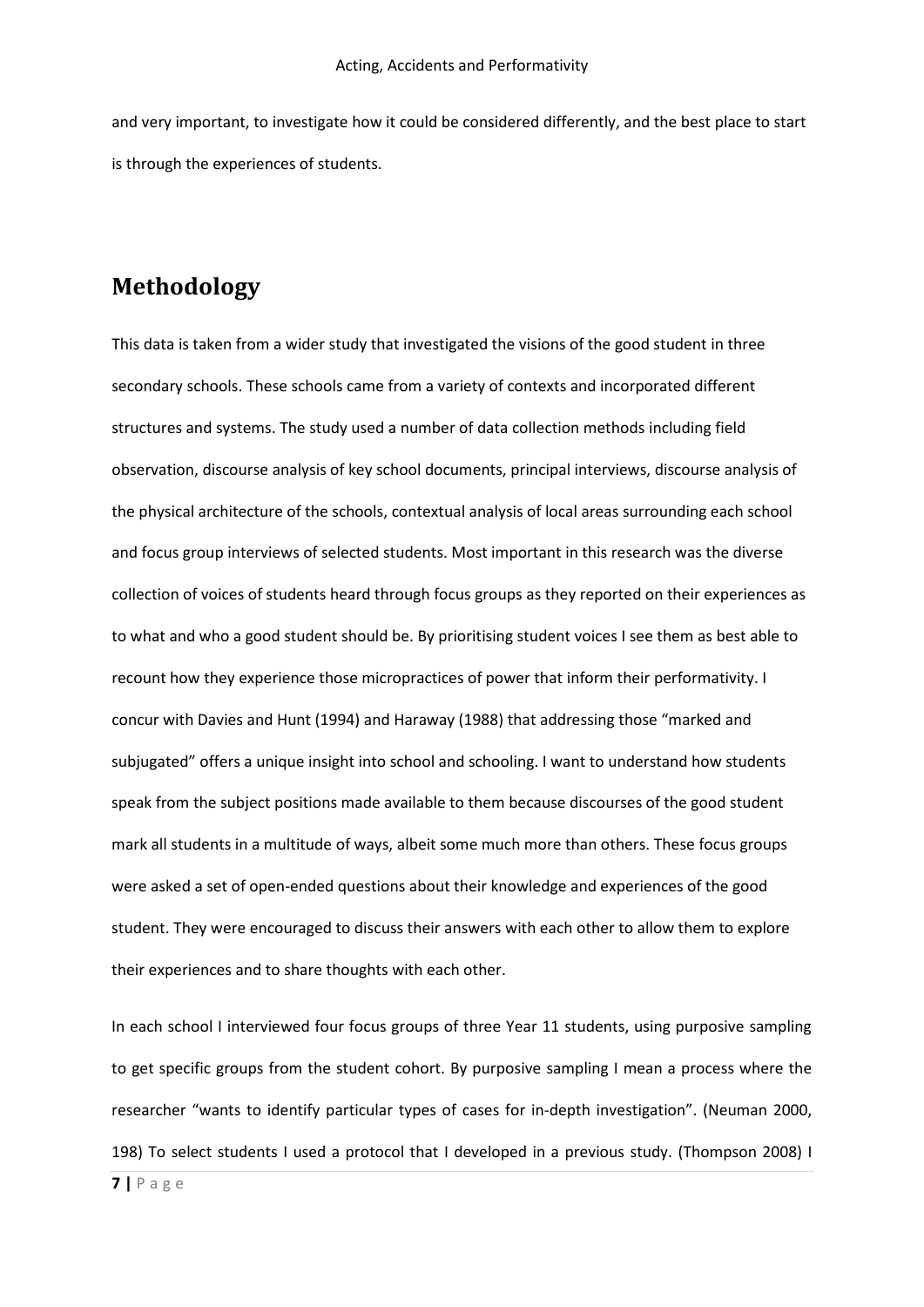asked the Principal to organise a selection panel to target certain categories of students. These categories were those students who excelled in mainstream sports (Sporting Achievers), those students who had the most recorded instances of formal discipline such as Detention and Suspension (Rebels), the students who had received the most academic awards (Academic Achievers) and those students who tended to be almost invisible (Quiet Students). I use these groups of students, not because they provide an exhaustive list of student positionalities within schools, but because it is most likely that these groups will be represented in each school and they are likely to have had different experiences. This means that the data represents a diverse set of perspectives because each of these groups inhabits a different positionality within the power relations of school hierarchies. It is important to note that these groups are not meant to be definitive or exhaustive of the possibilities and experiences of schooling. Rather, they offer a way to gather information from students from a cross-section of the population, so as to give breadth to their experiences of school. To choose the individual student participants that met the criteria for each group, each site set up a small group of staff that nominated potential students for each group. In each school, members of the group were either the Principal or Deputy Principal and the Year 11 Coordinator as these people have a good working knowledge of the ways that students perform in each school.

# **School Sites**

#### *Banksia College*

Banksia College is a coeducational Catholic Secondary School located in the South East Metropolitan area of Perth, Western Australia. The school was commissioned in 1984 in what was then the urban/rural fringe to the East of Perth. Over the years the urban sprawl has overtaken Banksia College, but it is still possible to see the transition from semi-rural living to urban living. In the 2001 Census, the unemployment rate in the area surrounding Banksia College was 10.7% compared with a state average of 7.5%. Of the local population, 2.7% held a Bachelor degree and only 0.2% held a postgraduate degree from a tertiary institution. Across the state, 9.4% held a Bachelor degree and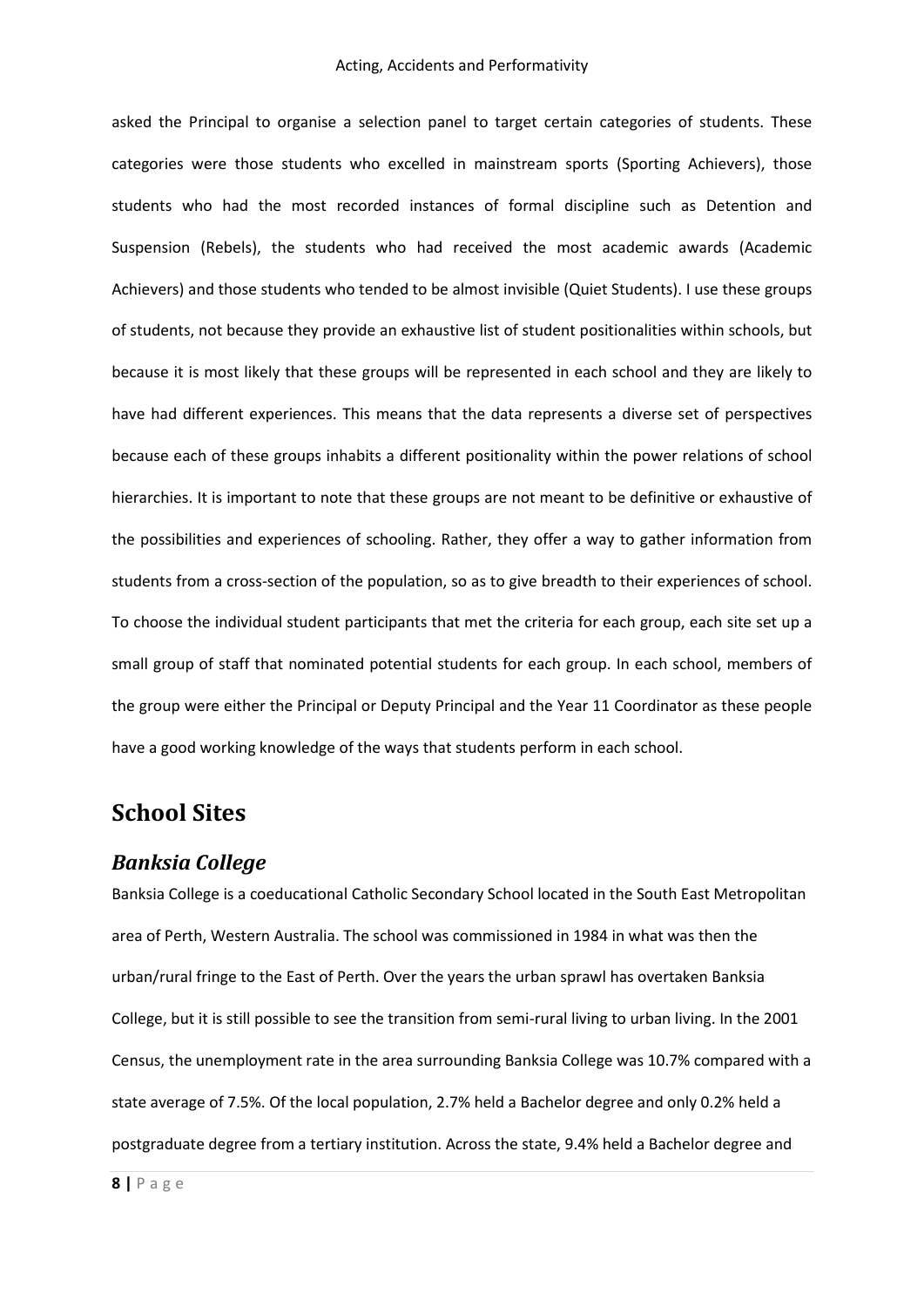1.5% held a postgraduate degree. The median family income was \$700-799 per week compared with a state average of \$800-999 per week. These statistics, while incomplete, do present a picture of a suburb below the state average according to a variety of economic indicators.(ABS 2005)

One of the themes that ran through the various official documents of the school was the school as a place that should solve problems of economic disadvantage through the 'correct' training of young people in preparation of the good citizen. Discourse analysis of key school documents presented an image of a prescriptive school where practices were firmly directed at producing the good student as a docile and regulated body. In the College Organiser (a version on the homework diary) over 17 A4 pages of text were devoted to various rules and regulations: including uniform (5 pages), discipline (4 pages) and homework policy (3 pages). In the interview with the principal, the students were referred to as 'waifs' whose hope for salvation lay in the intervention of the school. He stated:

*I'd like to think that through our pastoral care structure though we are picking up some of those little waifs and try to support them, because clearly for some of our kids this is the only normal place that they know. They are starting one hundred metres behind the start line so we have to be trying to work with them.* 

For this principal, the good student was one who was "disciplined" and it was one of the roles of school to develop the systems and practices that allowed students to become disciplined. Banksia presented as a school prepared to intervene in the lives of students through correct training to ensure that its students became good citizens. Also significant was the discourse of the meritocracy – that success was entirely due to the abilities and characteristics of each student. When the good student is framed within these discourses, one of the visions that emerged was of the highly individualistic good student.

## *Jarrah College*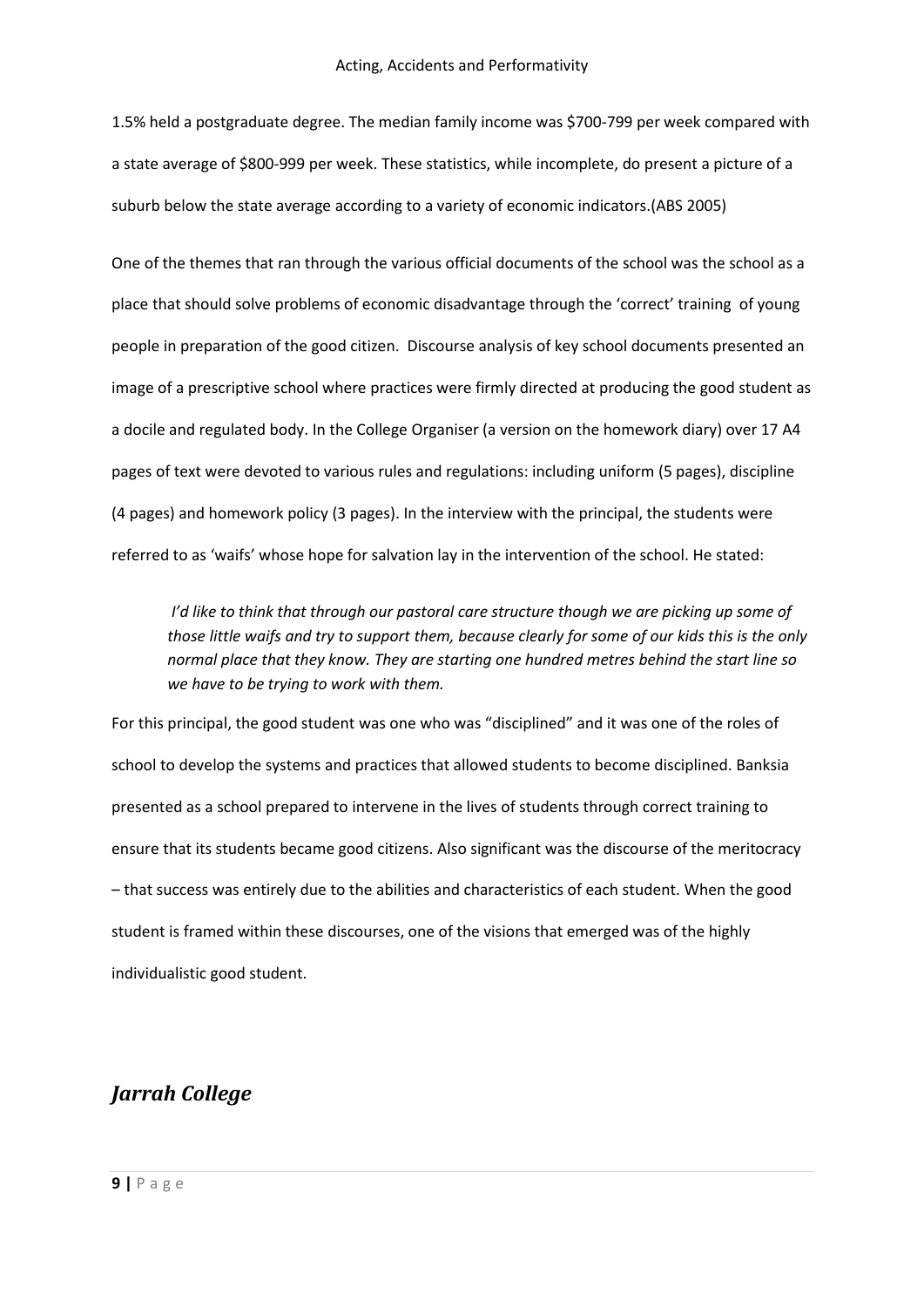Jarrah College is the amalgamation in 1994 of a two single sex Catholic secondary schools. In 2005 there were approximately 880 students at the college from Years Eight to Twelve. Jarrah College is located in a regional centre some 400kms from Perth on the coast. Approximately 8% of the population was Aboriginal.(ABS 2005) The unemployment rate for the area was 11.6%, significantly higher than the state average of 7.5%. The median family income was similar to the state average of \$800-\$999 per week. Less than 0.4% of the population held a postgraduate degree, while 3.9% of the population held a Bachelor degree, significantly lower than the state average.(ABS 2005) The median house price for the period was \$275,000.(Real Estate Institute of Western Australia 2006) Only 21% of the population held any qualification outside of secondary schooling awards. 7% of the population had only received an eighth grade or lower education. 49.5% of the population had received an education of Year 10 or lower.(ABS 2005) These statistics present a view of an area where there is elements of economic prosperity but also indications of economic disadvantage.

One of the first things that stood out about Jarrah was how homogenous the school was. Despite being in a rural community that had a high indigenous population, the students who were enrolled at this school almost all white Anglo-Australians. In comparison to Banksia, Jarrah College seemed a school at ease with the values of the wider community. The official documentation of the school was brief and formulaic. When I asked the Deputy Principal in charge of Pastoral care for the Discipline Policy, I was told that he had never seen one and certainly never used it. When he did locate it, it was 12 months past its review date with no plan for any review. This can be explained by the position of the principal who argued that the school reflected the values that the wider community wanted. There was a sense that the school saw itself as part of the community – perhaps explained by the unique nature of being in an isolated rural community. One of the things that stood out was the emphasis placed on the good student conforming to wider community values. The school motto "For Others" was enthusiastically supported by staff and students alike. For the principal, a good student at Jarrah was a student who "*who gets involved in all sorts of activities around the school;*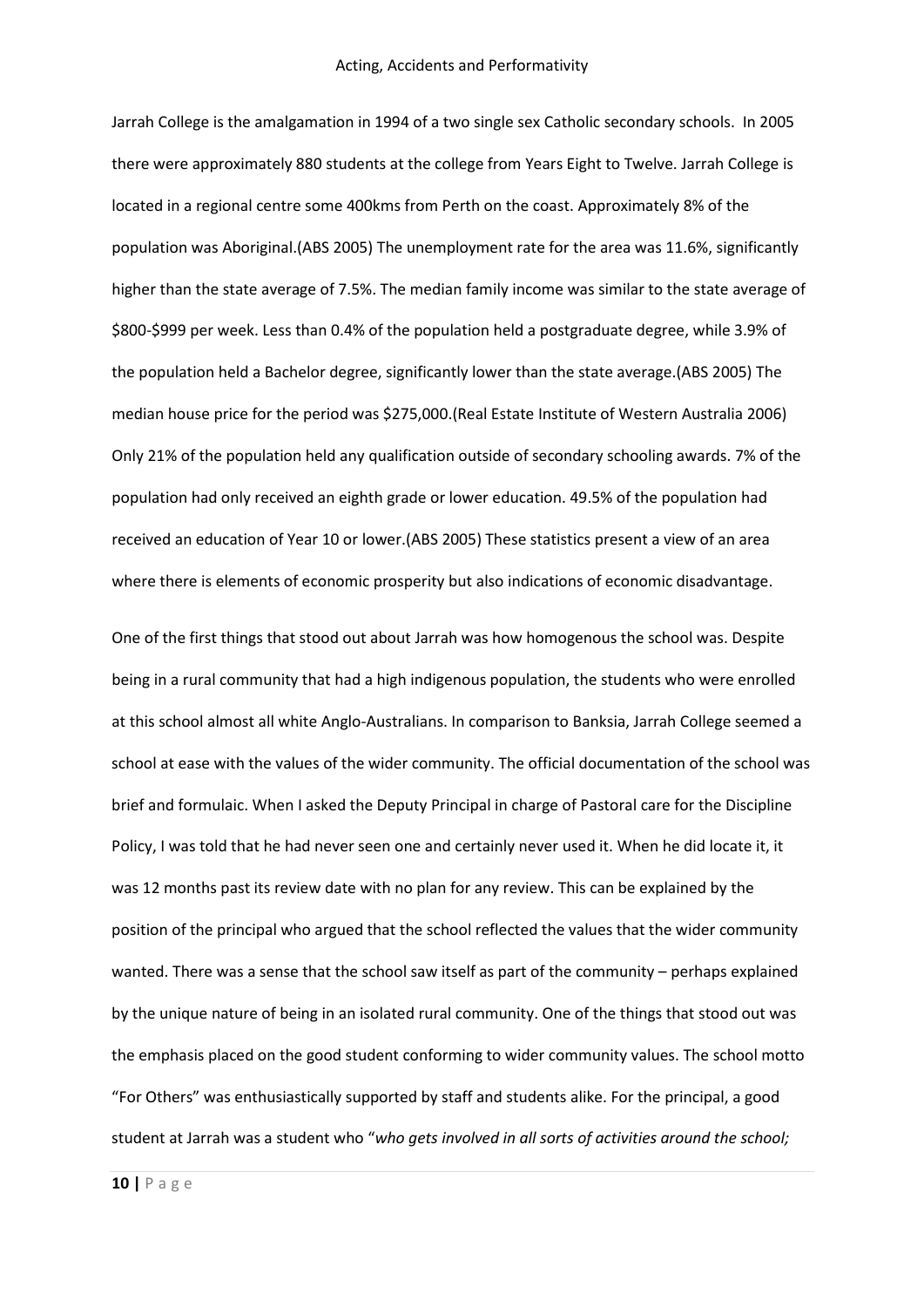*who is part of the community and particularly someone who treats others with courtesy, consideration and care."* This vision of the good student seemed to adopt a less paternalistic understanding of the role of the school in the community than found at Banksia.

#### *Marri College*

Marri College is a public, coeducational high school that operates within inner-city Perth. In 2006 there were approximately 576 students at the college from Years Eight to Twelve a significant decrease from 745 in 2003.(Education Department of Western Australia 2007) In 2006, the attendance rate at Marri was 81.1%, significantly lower than the state average of 88.0%.(Education Department of Western Australia 2007) Only 6 students, which represent 12% of the Year Twelve cohort in 2006, were studying the required number of TEE subjects to qualify for direct tertiary entrance.<sup>[i](#page-24-0)</sup>(Education Department of Western Australia 2007) Almost 20% of the student population were classified as Aboriginal, and the school ran specific programmes for Aboriginal students such as Aboriginal School Based Traineeships in conjunction with the Education Department.(Education Department of Western Australia 2007) Approximately 12% of the population was Aboriginal.(ABS 2005) The unemployment rate for the period was 8.3%, slightly higher than the state average of 7.5%. The median family income was lower than the state average at \$589 per week. Less than 1.8% of the population held a postgraduate degree, while 15% of the population held a Bachelor degree. The median house price for the period was \$239,000.(Real Estate Institute of Western Australia 2006)

Marri holds the reputation of being a difficult school whose recent history has been punctuated by violent student outbursts and low levels of student attendance, retention and success in TEE examinations. In this school there was a vision of the school as a place where the school needed to be engaged in promoting values and attitudes that students may not have been getting at home.

**11 |** Page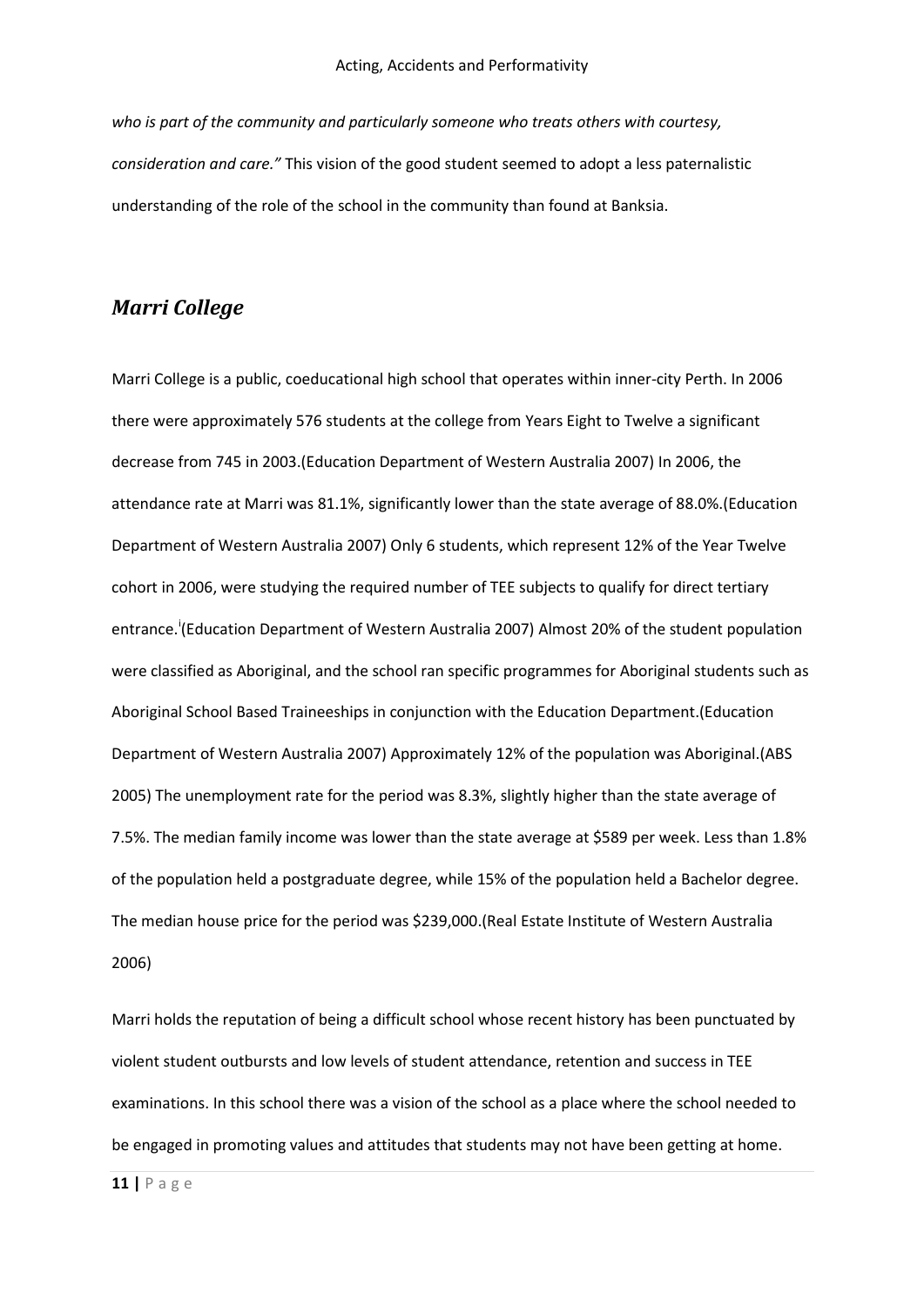Marri adopted a highly vocational vision of the good student, where academic success was less important than contributing to the wellbeing of students through training. The principal stated: *I want them to come here and be happy and feel good about what they are doing and get some satisfaction out of it and learn stuff, and live a life that gives them some satisfaction, a sense of purpose.* The sense of purpose was deliberately clustered around vocational training. The school offered many more educational pathways beyond the standard split between tertiary and vocational streams found in Banksia and Jarrah. At Marri it was possible to undertake traineeships, technical and trade courses. As well, there were government funded educational programs for indigenous students and students from disadvantaged backgrounds designed to improve graduation. These programs were also vocational in their orientation.

## **Findings**

The following list of six rationales of the good student is those discourses found across the three sites. The short summary of the threes sites above demonstrated some of the ways that they were different. The following section tracks some of the similarities in the discourses that construct the good student recounted by the students. It is not meant as an exhaustive list: rather, it is the organisation of the various discourses that the students gave voice to in the focus groups. It is these discourses that students see as contributing to the web of power that informs their performativity regardless of the differences in context of each school. Students spoke of a variety of discourses that they were aware they were exposed to, and the sense that these were omnipresent and multidirectional. These discourses were often competing and/or contradictory, and students spoke of ways they had to negotiate within the web of these discourses to perform as good students. For example, one student commented: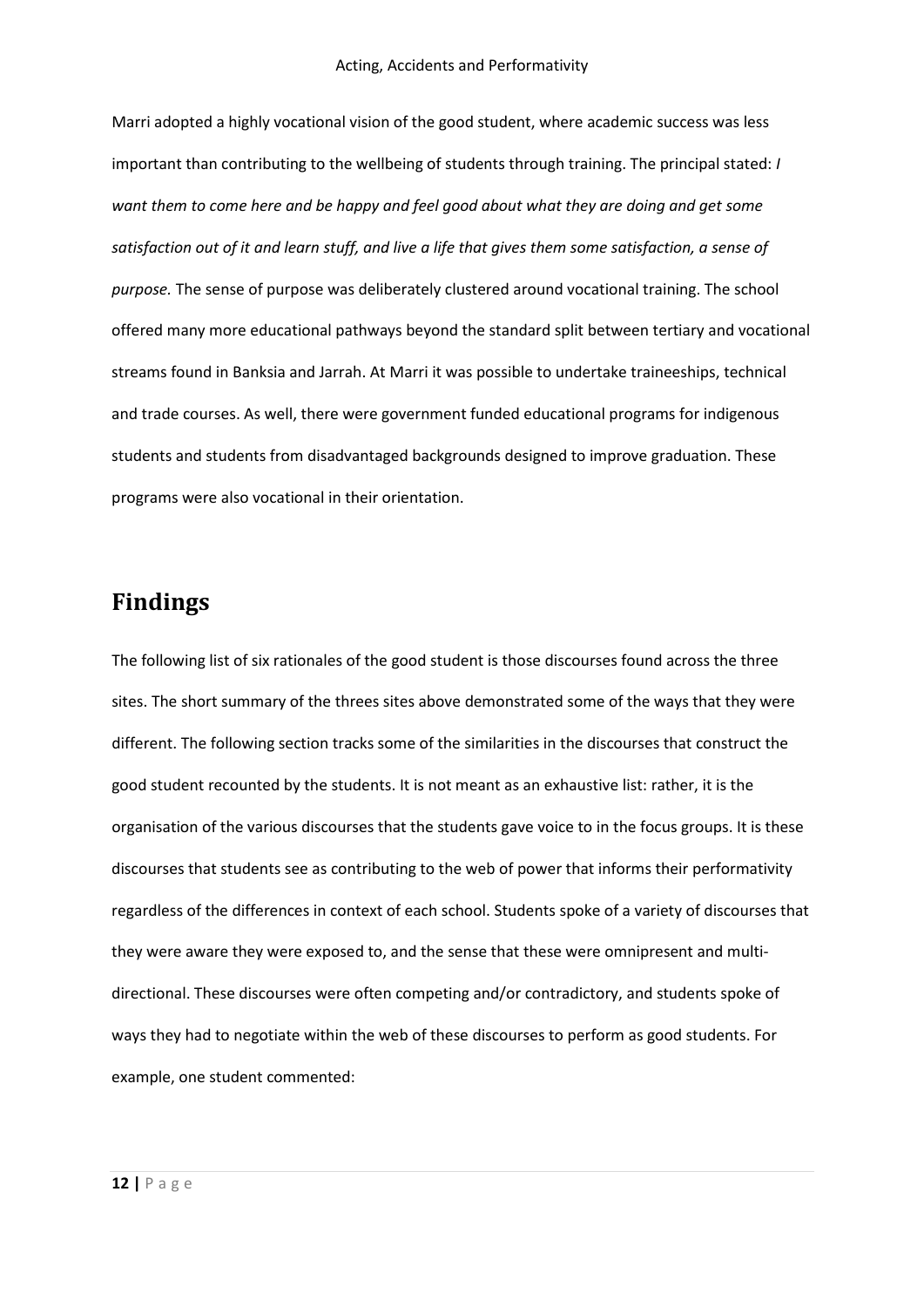*If you are seen to be studying that makes the teachers happy. Or if you are seen to be doing some kind of work that makes them happy. It doesn't matter how much you learn, being seen to be doing the right thing is important.*

What follows is the ways that students feel, through a variety of measures and technologies (micropractices) that they should perform.

# *The docile and disciplined good*

One of the strongest threads that emerged in the data was that of the disciplined student. One student voice said: *If you are a good student, your behaviour is good and your results are good as well. And you are doing your homework and your study.* The overwhelming majority of students discussed the good student in terms of behaviour at some time in their interview. This notion of good behaviour was highly visible for students as a site of surveillance and examination. (Foucault, 1991) Often, the behaviour became the key demarcation between the good and the not-good.

The docile and disciplined student was expected to demonstrate behaviours that showed respect for the authority figures in the school, particularly the teachers and school hierarchy. This meant adopting a performativity that prioritised accepting the power dichotomy between teachers and students. One student commented:

*Sometimes you just shut up with them. You know that nothing you say is going to change the way they are going to teach you because they have the authority. Sometimes their values kind of seem contradictory.*

One of the key features of the docile and disciplined good student concerned the ways that the students comported themselves physically: for example, what they wore, how they wore it and how they used their body as an aspect of their performativity. One student stated:

*The good student is a positive role model to the outside: they are friendly and neatly presented. They are not all scruffy and ripped clothes and everything. They try their best and do their bit for the school.*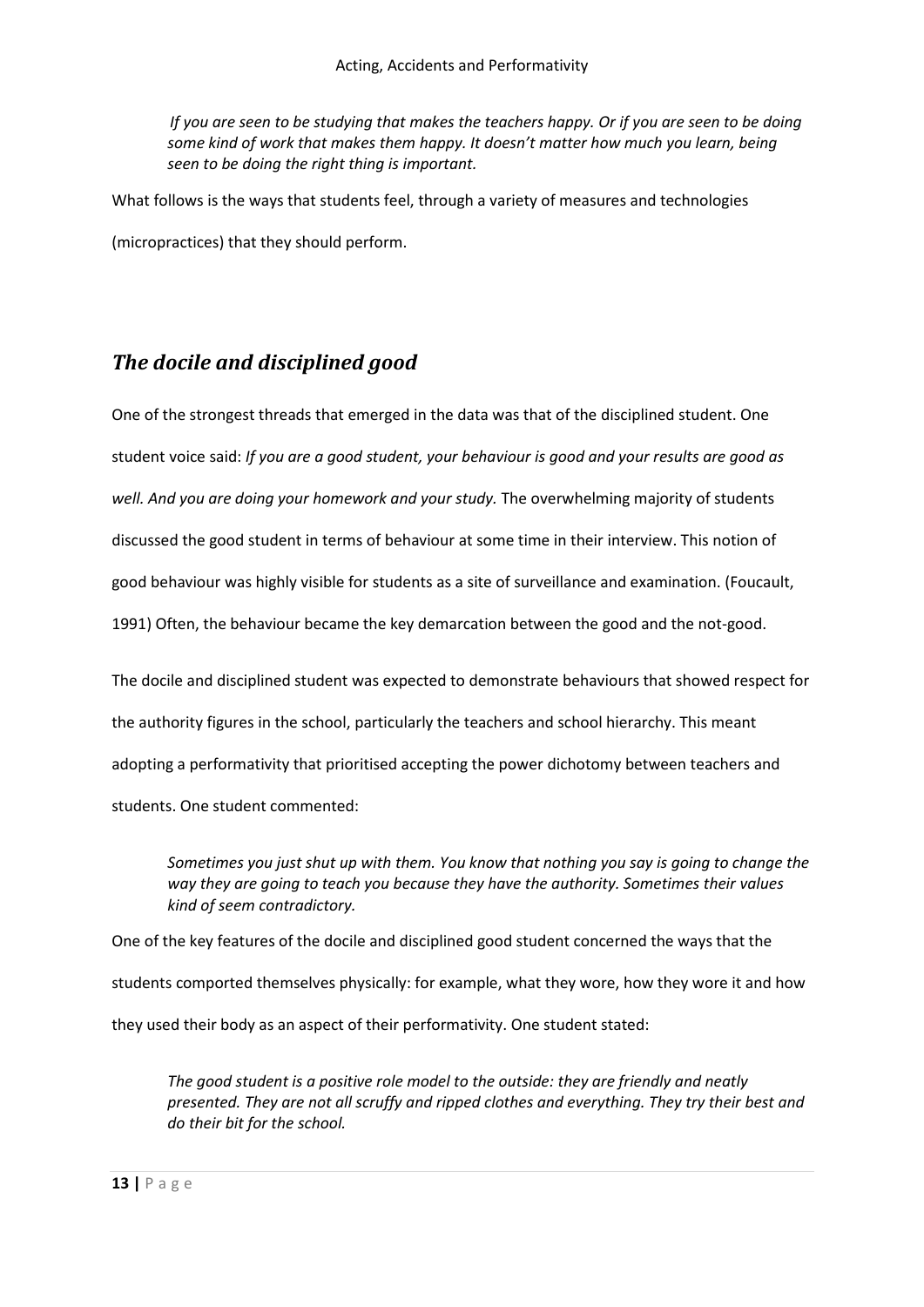The students were largely aware of the practices of surveillance and examination that occurred at their schools and how they were positioned as a result of that. In fact, some of their experiences were so extreme that it is very easy to see the ways that subject positions could be established through the pedagogies of the classroom.

*We got ranked today in our Maths class, and that's how we sit like the people who got the lowest marks sit at the front and the people behind say "You are just sitting there because you are stupid. You are dumb. That's why you are in front of me." So students get really cruel if you get less than them. The person who got the lowest in the test sits at the front and it works its way to the back, which I think is pretty cruel because you don't want to share your grades with everyone.*

# *The pastoral good*

Another strong thread concerned the policing and self-policing of the moral behaviours and values of the students. There was a general acceptance of the reasonableness of teachers transmitting and enforcing certain moral codes and expectations. This image of the teacher as 'shepherd' has strong religious connections that are explained through the historical significance of forms of Christianity in the advent of mass, compulsory schooling. (Hunter 1994, xviii) For students, this extended to seeing certain behaviours as an expression of moral values and individual worth. As well, there was a continued discourse that it was the job of the student to make others happy, such as teachers and other students. This is part of the performativity of the good student. The complexity arises when what makes one happy contradicts what makes another happy. One student highlighted this when he said:

*If you are good and you get rewarded you get a certificate or a badge or whatever. If you are not then a lot of times the teachers will have like empty threats like "Next time you will get detention". But it is not cool to get rewards, people kind of look down on you. It is better to be good at sport, or pretty or a real rebel.*

This often manifested itself in students feeling extremely uncomfortable with receiving public recognition from teachers for academic success. One voice commented: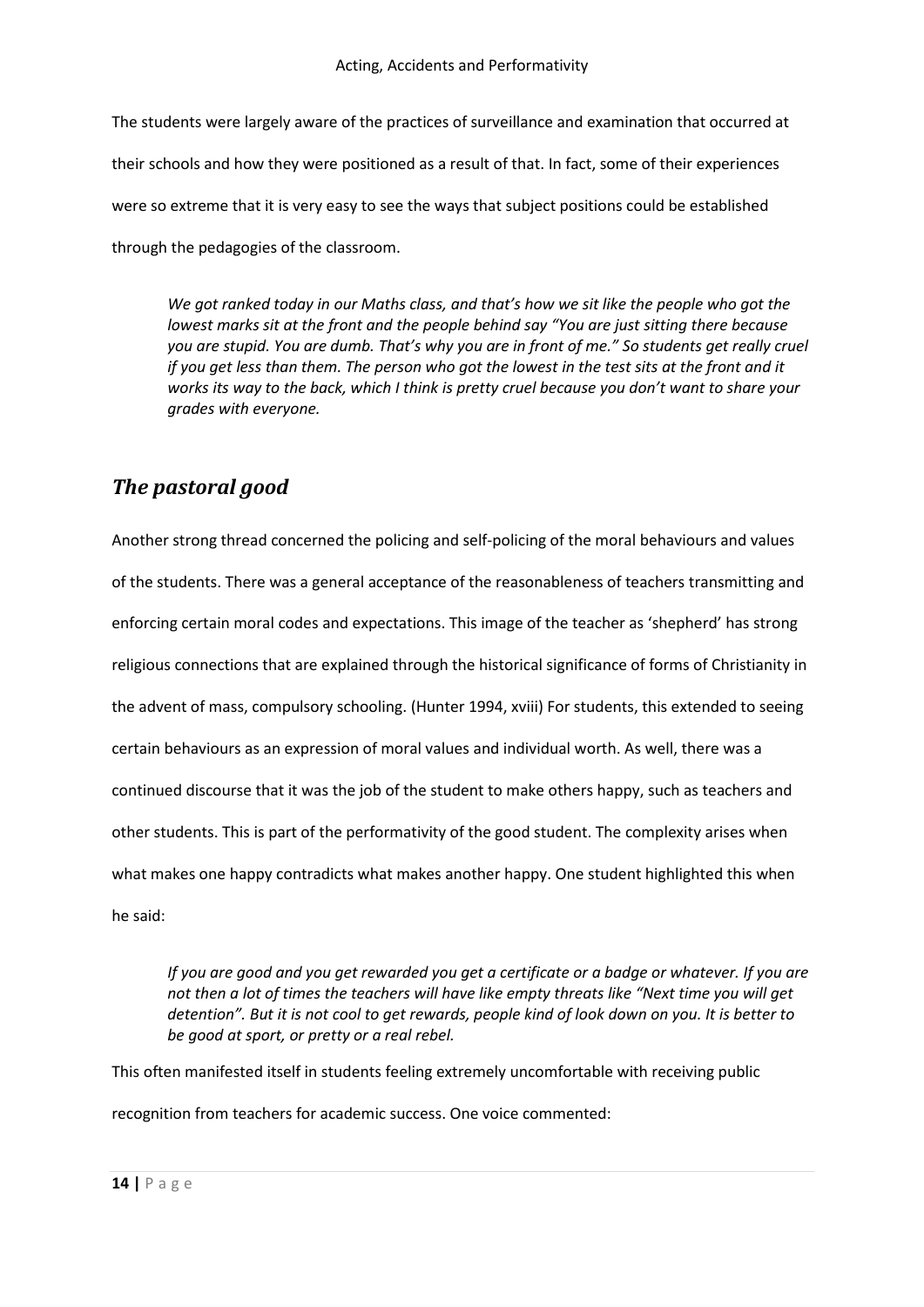*Every time I go up there to receive an award I'm embarrassed. I don't know I just see people looking at me, judging me. I shouldn't feel embarrassed, I spent hours doing all that work. You just want to scream.*

This often meant that students regulated the behaviour of other students and themselves through

their expectations of what was right or morally correct. One student commented:

*For example, Ms Jones is a good teacher. I wouldn't say she was opinionated but she has got very strong values and sometimes when I am watching something I think about it and I think she'd hate me for watching this. You learn not to say or do anything that challenges her opinions.*

In another school, a student commented: *The good student is meant to be quiet, like they are not* 

*meant to have opinions towards things that could be controversial. They tend to agree with what the* 

*teacher says.*

One of the most powerful discourses that emerged in this context was that of the meritocratic

notion of the good student. To put this simply, many students maintained that academic success was

an expression of moral values of hard work and diligence. One student voice maintained:

*I do my homework because I'm learning from it. It's teaching me. I'm going to benefit from it. I'm thankful that I have the chance of an education, to become something. That's what gives me the drive to become successful.* 

## *The bureaucratic good*

**15 |** Page The vision of the good student experienced by many seemed to ask the students to comport themselves according to a bureaucratic model. For these students, what was valued in schools was attention to detail, punctuality and organisational skills. One student commented: *I think the good student is someone who works hard with effort. They are on time. They do their homework. They hand things in on time. They remember what they are supposed to do.* These students saw the value in tasks such as homework and made sure that it was completed. Assignments were always completed by the due date and followed the correct setting out and other conventions. Another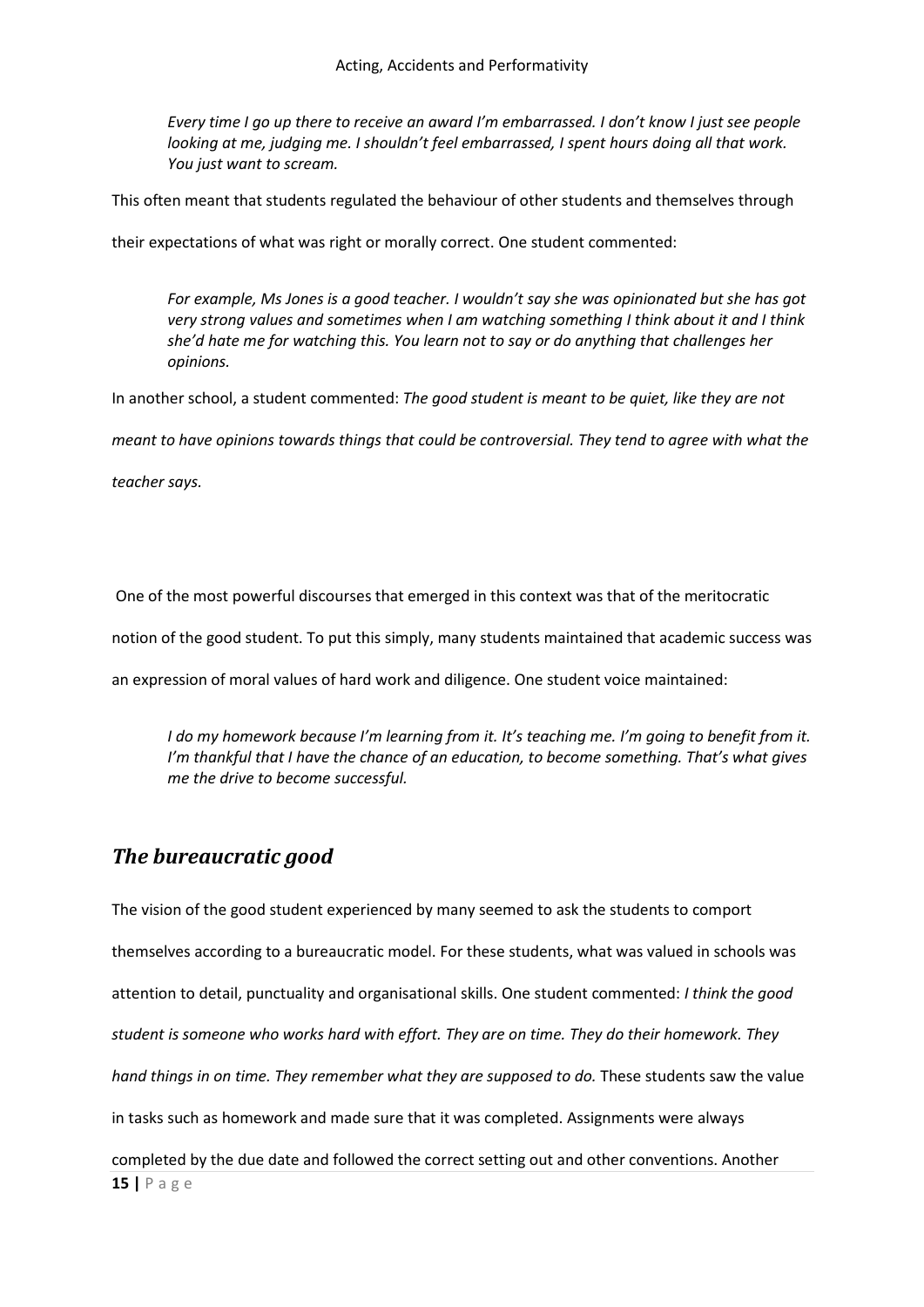dimension of this was that these students made the life of the teacher easier, and allowed the teacher to spend more time on other pedagogical tasks. In one school, a student argued that teachers like to be able to go about their core business (surveillance) rather than taking an active role in engaging students: *Teachers want a good student who makes their job easy so they don't have to work too hard, just be the teacher and sit back and mark students.*

There was a sense from the students that what was being performed was a semblance of the bureaucratic tasks that occupy teachers – an example of the performativity that has come to dominate much of teacher time. (S. Ball 2003) One of the manifestations of this was the idea that the good student avoided getting noticed in overt ways, either by staff or students because *it's bad to be noticed*. In another school, a student argued: *They don't muck up in class. They are quiet people they just get in and do their work.*

#### *The gendered good*

Much of the research on the good student has focused on the gendered nature of the performativity. (Davies and Hunt 1994, McLeod 2000, McLeod and Yates 2006, O'Flynn and Peterson 2007, Youdell 2004) My research confirmed that there was a significant gap between how the good student was performed due to gendered differences. One of the more significant was the idea that male students and female student seem to experience school differently because of their gender, and what is valued in one set of circumstances is often not valued from another. The good female tended to be more docile, organised, submissive, valuing of social success, static and silenced through many of the institutional practices. This vision of the good student often prioritised social success and cooperation.

*I probably see a good student as an all rounder. They are successful, but it depends on how you measure success. Generally someone who puts in whenever they are needed or if they are asked to do something they pretty much say yes.*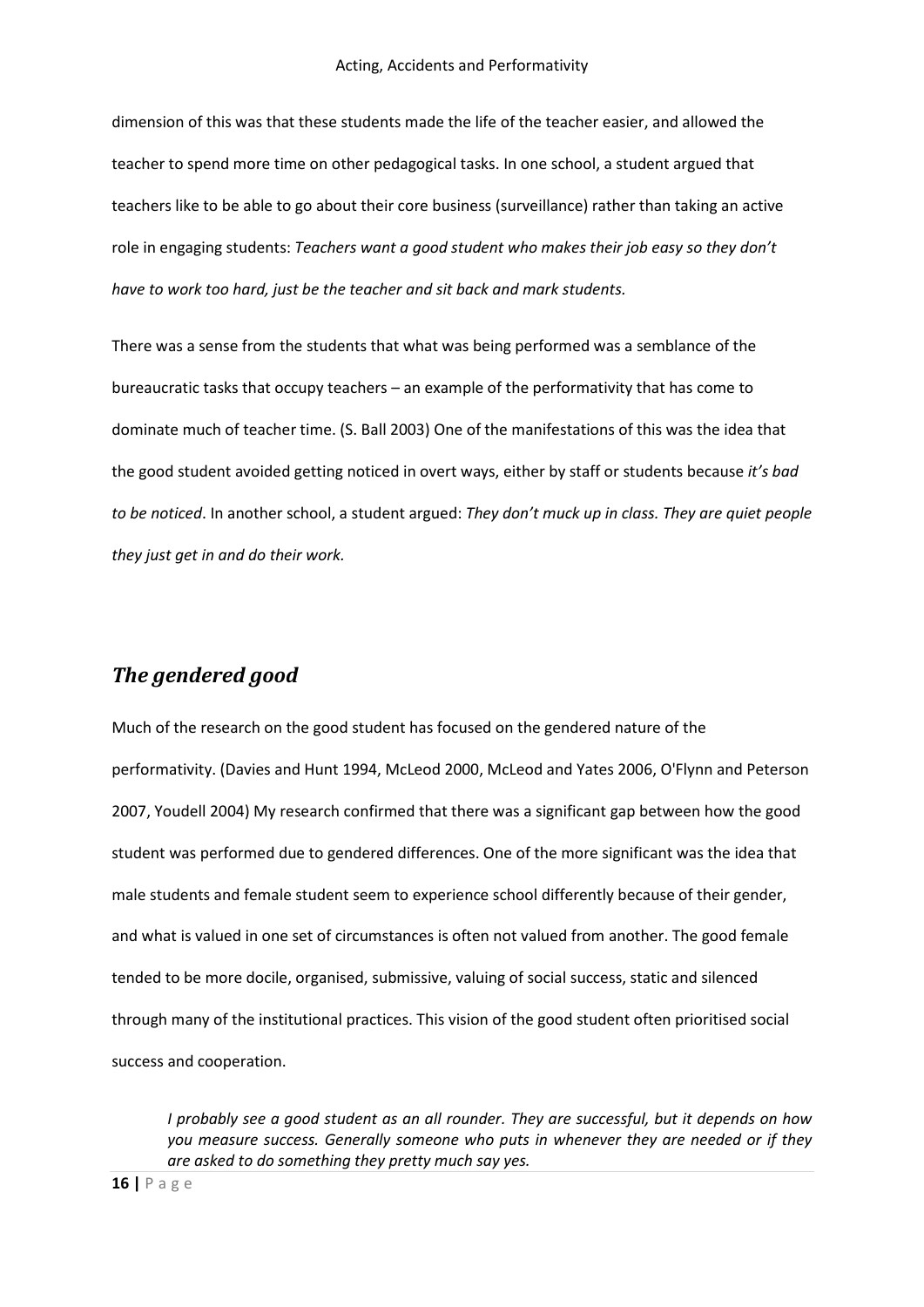In the focus groups, most of the academic achievers and quiet students were female. Alternatively, most of the sports stars and rebels were male. The student voices valued a good male student that tended to be more vocal, more of a 'risk-taker', more comfortable with success, valuing of individual success, dynamic and active. Many male students saw the good student in terms of social popularity more than academic success:

*Parents want an A+ student, someone who does not have much of a social life because they spend most of their time studying. Teachers want students they can be friends with, talk to them, asks them how they are. They think the same way*. *Students want a popular student, but someone who keeps their mischief to after school.*

One of the key ways that this was evident was in how students tended to deal with conflict in different ways dependent on their gender. One male student commented on a highly masculine culture in the grounds of the school that resulted in behaviours and comportments that many would see as being counter-productive to resolving conflict. He stated: *A lot of people don't like braggers, or people who draw attention to themselves. You have to be careful that you don't step on people's toes at this school because you can get yourself into a lot of trouble.* The way to deal with conflict was often tied up with violence.

*You can't back down. That's why you have people bringing knives and stuff to school because they are scared of the repercussions of walking away from a fight so a knife is one way of protecting yourself and stopping the fight by scaring them. I've seen pretty dangerous weapons at this school like bricks being thrown at teachers and baseball bats.*

In a similar situation at the same school, one of the female students responded to a conflict situation in a different way. She tended to absent herself from the school – a far more submissive strategy, although many would argue equally counter-productive.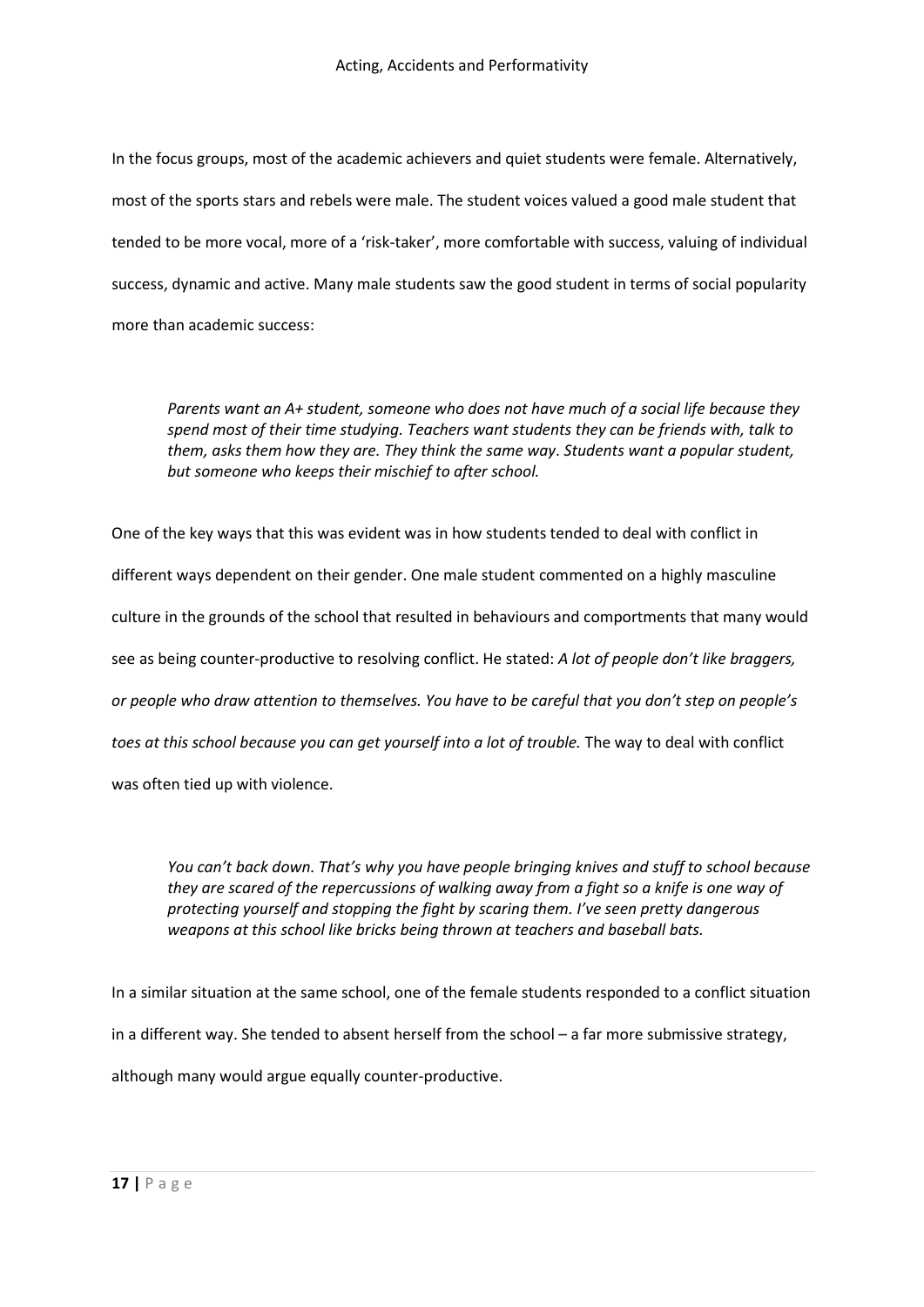*I was good when I was younger but now I am not so good. I hardly come to school at all now. I used to come all the time but now I just get angry at the teachers so I don't come. Teachers just bust me and are always in my face.*

# *The conflictual good*

One of the rationales most heavily mined by competing and contradictory discourses was that of the conflictual good student. These students valued behaviours that challenged many of the roles of the teacher as outlined in the disciplined good and the pastoral good. The return that they got was a high level of peer esteem. It could also mean that they were valued as types of leaders from the staff, who made special efforts to win them over. This also corresponded with a belief that the conflictual good was a student who took risks, who exhibited masculine characteristics of larrikinism and who adopted behaviours that were often neither docile nor disciplined. These behaviours often corresponded with the student having negative relationships with the staff. One student commented:

*Sometimes having a reputation is good, sometimes it's bad. When the teachers joke around with you because they think that you are one of the tough ones, it is cool. Other kids respect that reputation. The flip side is that you always get blamed for things.*

Paradoxically, it could also mean that some staff warmed to them because of their liveliness or the ways that they challenged authority. At another school, one student argued: *Some teachers like it when someone who is not a goodie mucks around and makes it fun and the class more interesting. It is easier to do your work in a class that is fun like that.* 

At another level, there were some students whose comportment seemed to indicate that their challenging of authority was a form of emerging critical awareness: they were asking questions of their world and some of the practices that were often taken for granted. One student stated:

*Teachers reckon that we put people into groups but it's more them. Like they have their little group of students that they like and their little group that they don't like. And the people who they reward are the people they don't have to take their jewellery all the time or tell them off in class.*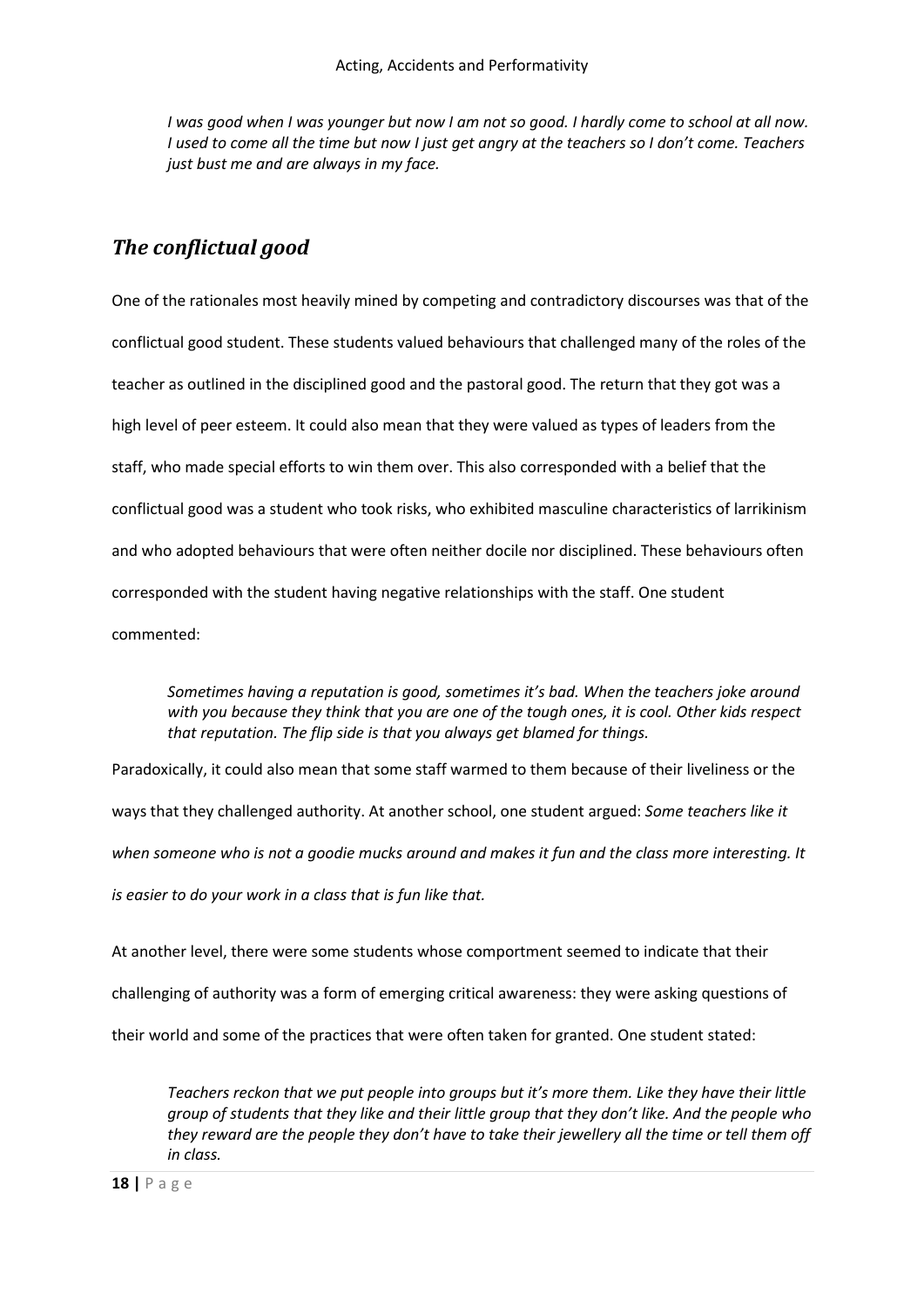# *The affiliated good*

Foucault made the point that institutions want to create opportunities to attach people because it makes them easier to govern or discipline. One of the strategies of power found in the school is the strategic attempt to enlist the students as significant members of their community. The results suggest that the students who appeared to be the most successful were also those who recounted the most opportunities to attach themselves to the institution. One student commented:

*I am a good student because of my extra curricular stuff. I'm not the above average academic person but I do SRC sport and stuff. I just play netball and the swimming teams and I would do athletics carnival but I am not allowed to.*

Another student commented:

*I probably see a good student as an all rounder. Generally someone who puts in whenever they are needed or if they are asked to do something they pretty much say yes.*

Being affiliated with the school meant making the most of the opportunities that the school offered and demonstrating that you cared about the school community. Students were very aware that schools rewarded those that involved themselves in the life of the school and made the most of the opportunities offered. For the affiliated good, this involvement was more important than academic success. One student commented: "*I don't think academic success is as important. You can still have all those qualities of leadership and honesty and not be a high achiever."*

For those who did not demonstrate their affiliation to the school, many of the trappings of success were denied them. For example, being nominated to a student leadership position was often seen as a mark of how well an individual contributed to the school community. Often these opportunities to attach themselves occurred outside the classroom, or in activities that seemed to the students to represent unusual educational experiences such as belonging to groups, playing sport, organising activities or engaging with pre-existing programs that occurred out of school hours.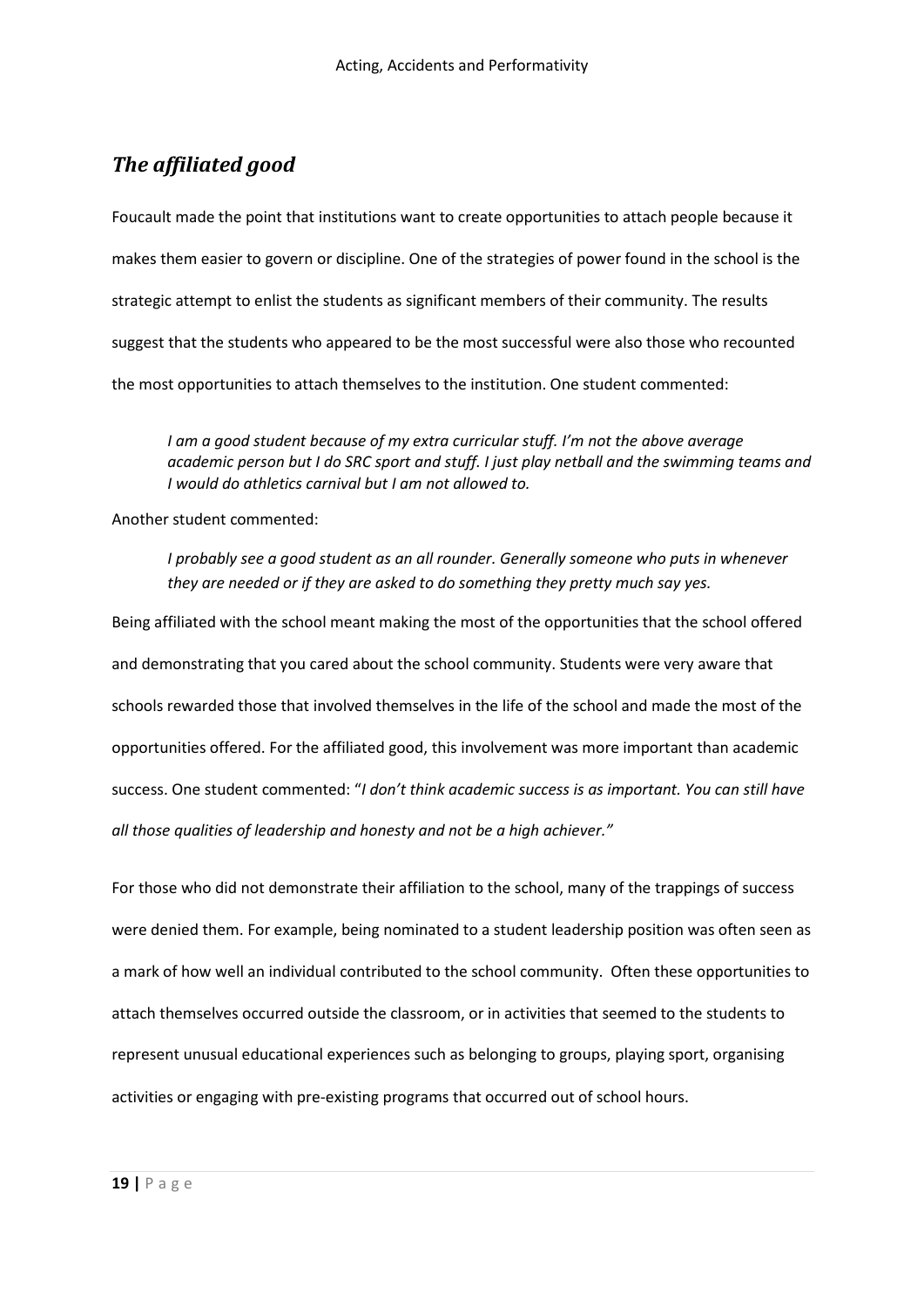However, the separation of the individual, which is part of the attachment according to Foucault, seemed to occur to all students. Some students spoke of ways they felt excluded from opportunities because their positionality was not expected to correspond with certain values. Other students found that past behaviours left them pre-judged to inhabit a certain performativity. Even those students nominated by the school as being academic success stories found that their positionality was often limiting. Overall, the students generally wanted to feel like they belonged to school.

# **Discussion**

This study has examined those ways that students are enmeshed within discursive relationships around the good student that ask them to be performative. Part of the significance of this work lies in its aim to continue to explore those micropractices of power that are productive of the types of selves that we become. The visions of the good student deployed in schools contain powerful discourses that can be complementary, competing or even contradictory. Into this nexus of power relations is placed the student who becomes an 'actor', or one who negotiates and performs against or within certain hierarchical rationales of the good student.

This paper has been guided by the quote from Foucault that argues "we are freer than we feel". (S. J. Ball 1990, 1-2) Through accidents of history we have come to accept truths and practices as commonsense and normal, when they are in fact anything but. That schools exist to produce the hegemonic good student is one of the commonsense truths that has been accepted, but this understanding limits the ways that students can understand, and therefore act, in their schools. This paper has pointed out that the good student means different things to different groups and this necessitates students having to be negotiators and performers within these discourses.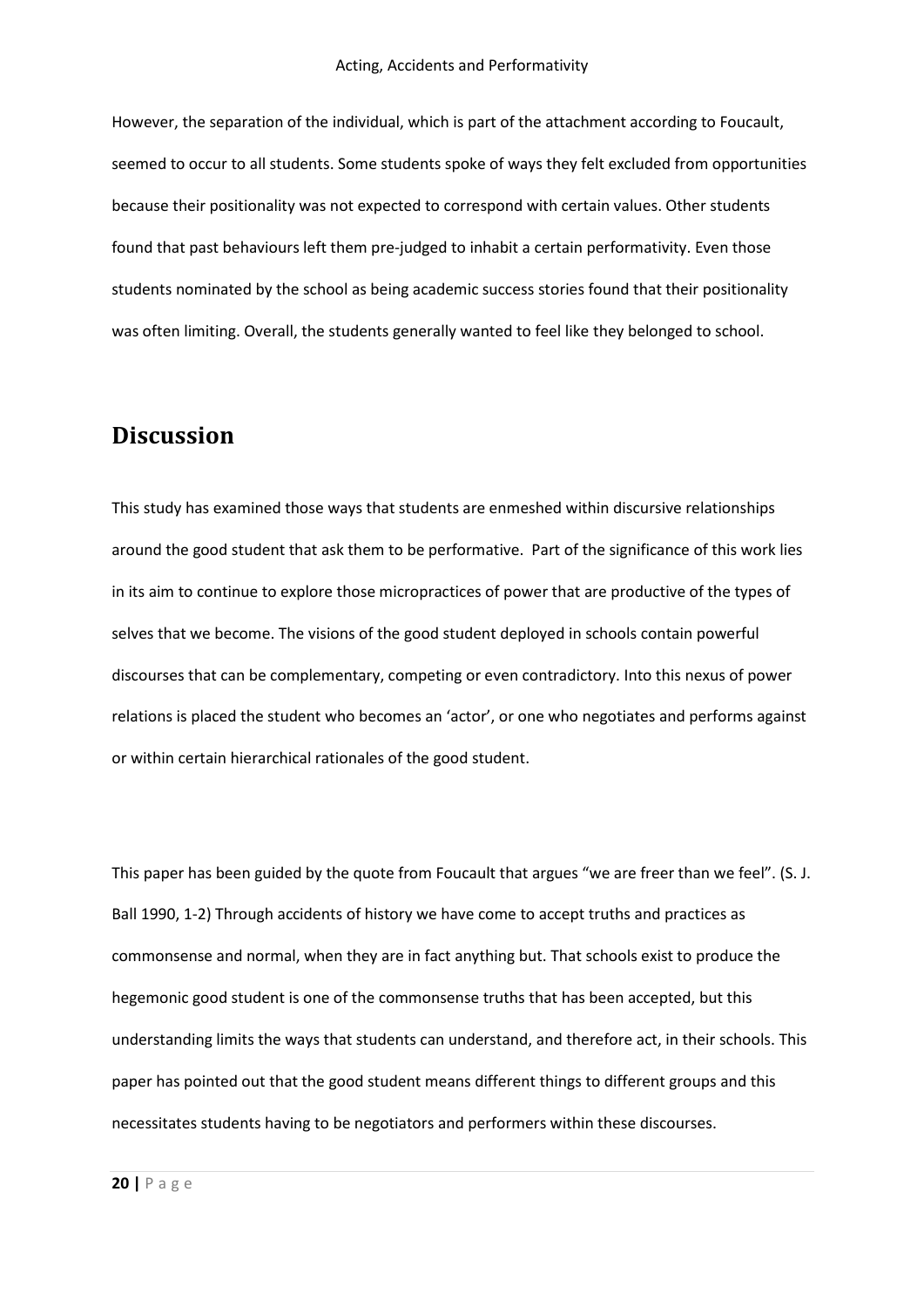Six rationales of the good student were found to occur across three school sites. These rationales contain powerful discourses that appeal to the student in multiple ways. Students are often aware of the ways that they are being positioned and continually act in ways that they see as maximising their return in various social currencies. For example, students recognised that various behaviours often drew rewards from teachers, but could also come with negative feedback from their peers. How they decided to act in light of these competing discourses is one of the ways that the good student is performative.

The significance of this performativity is that it encourages students to accept hierarchical discourses. The docile and disciplined student refers to the good student who comports themselves in appropriate ways. The pastoral student refers to the good student as one who accepts the guidance and wisdom of the 'shepherd' and who conducts themself as a member of the 'flock'. The bureaucratic student refers to the good student who is organised, neat and avoids the spotlight. The gendered student refers to the good student who performs according to dominant gender values. The conflictual student refers to the good student who, when judged from a different perspective, is valorised because they challenge authorities, demonstrate risk-taking behaviours and who often appear as 'cool' to their peers, although they often receive negative attention from the staff. The affiliated individual refers to the good student who demonstrates allegiance to their school: who feels that they belong and are valorised because of the contribution they make to the co-curricular life of the school. The rationales act as hierarchies against which the students learn to judge and locate themselves.

It would seem to me that the student experiences highlight the ways that they are measured through the processes and interactions of schooling. What is most obvious, and I think most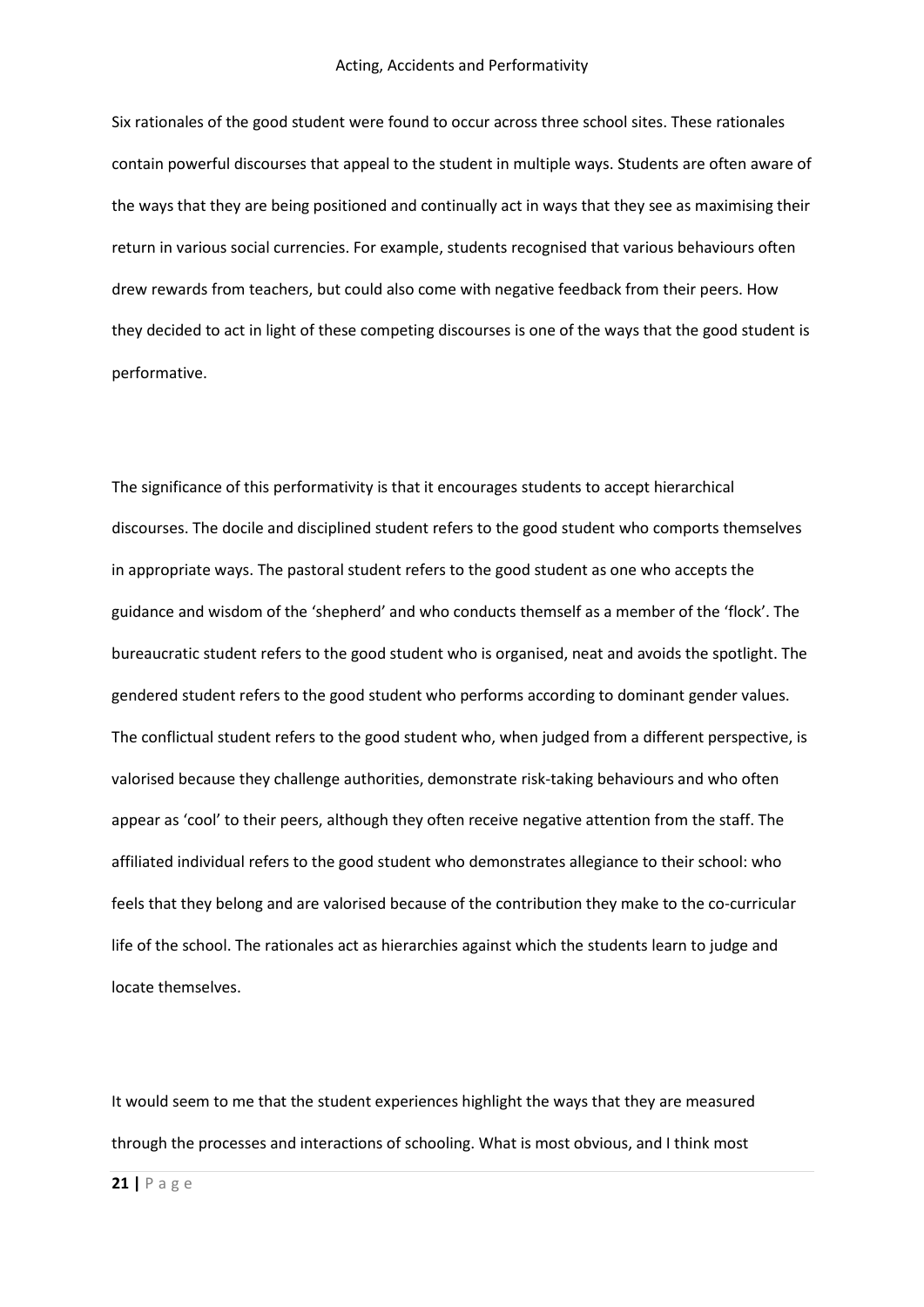concerning, is that students understand themselves in hierarchical positionalities. This means that they are encouraged, through their experiences, to measure their performativity. The good student is one of many strategies of power that reinforce this in schools. Meritocratic, individualising discourses are dominant in schools because they are those that are most likely to produce the hegemonic good. While students experience schools in more dynamic ways, the vision they see deployed through their interactions with teachers, curriculum and assessment continually values narrow, limiting dispositions, behaviours and comportments. Students have opportunities to 'act', but their performances are also limited because they have been trained to see themselves in certain prescriptive ways. The challenge is to assist students in finding new performativities, to recast their subjectivities beyond that of the six rationales of the good student. This may be the best way to prepare people to respond to the imperatives of the 21<sup>st</sup> century, because it is highly doubtful that the maintaining of a disciplined citizenry will enable individuals to respond. To paraphrase Deleuze: the good student is part of what we are, and part of what we are ceasing to be. (Marks 1998)

## *References*

ABS. *4221.0 Schools Australia.* 2005. http://www.abs.gov.au/Ausstats/abs/ (accessed March-October 2006).

Ball, S.J. "Performativities and Fabrications in the Education Economy: Towards a Performative Society." In *The Performing School: Managing, Teaching and Learning in a Performance Culture*, by D. Gleeson and C. Husbands (Eds), 210-226. London: Routledge, 2001.

Ball, S.J. "The Teacher's Soul and the Terrors of Performativity." *Journal of Education Policy* 18, no. 2 (2003): 215-228.

Ball, Stephen J. "Introducing Monsieur Foucault." In *Foucault and Education: Disciplines and Knowledge*, by Stephen J. Ball, 1-8. London: Routledge, 1990.

Burnard, P., and J. White. "Creativity and Performativity: Counterpoints in British and Australian Education." *British Educational Research Journal* 34, no. 5 (2008): 667-682.

Davies, Bronwyn, and Robyn Hunt. "Classroom Competencies and Marginal Positionings." *British Journal of Sociology of Education* 15, no. 3 (1994): 389-408.

Eckert, Penelope. *Jocks and Burnouts: Social Categories and Identity in the High School.* New York: Teachers College Press, 1989.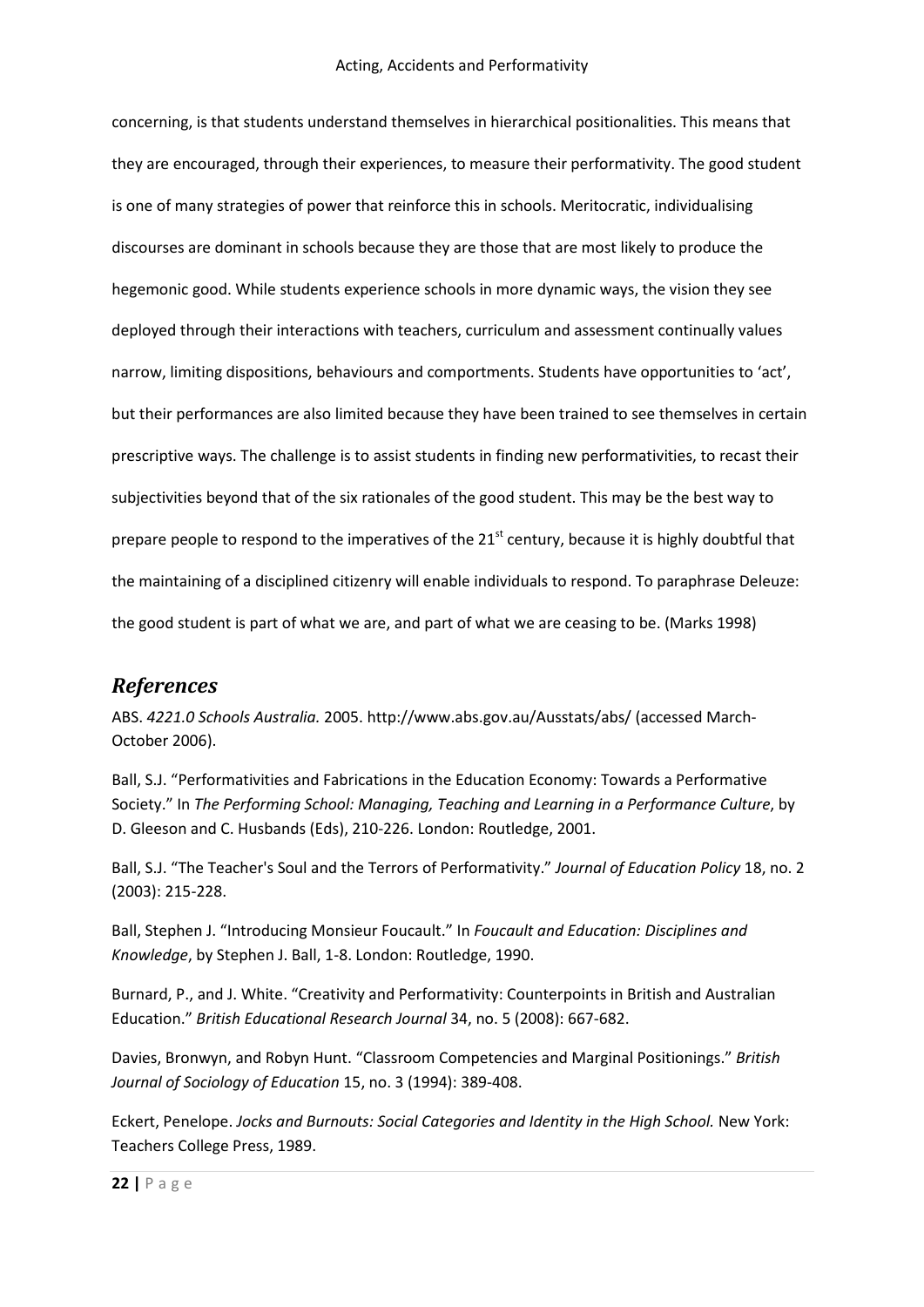Education Department of Western Australia. *School Online.* 2007. http://www2.eddept.wa.edu.au/schoolprofile (accessed July 18, 2007).

Florence, Maurice. "Foucault." In *Michel Foucault: Aesthetics Essential Works of Foucault 1954-1984 Volume 2*, by Michel Foucault. London: Penguin, 1998.

Foucault, Michel. *Discipline and Punish: The Birth of the Prison.* London: Penguin Books, 1991.

Foucault, Michel. "The Ethics of Concern for the Self as a Practice of Freedom." In *Michel Foucault: Aesthetics Essential Works of Foucault 1954-1984 Volume 2*, by Michel Foucault. London: Penguin, 1998.

—. *The History of Sexuality Volume 3: The Care of the Self.* London: Penguin, 1990.

Foucault, Michel. "Truth and Juridical Forms." In *Michel Foucault: Power Essential Works of Foucault 1954-1984 Volume 3*, by Michel Foucault. London: Penguin, 2000.

Haraway, Donna. "Situated Knowledges: The Science Question in Feminism and the Privilege of Partial Perspective." *Feminist Studies* 14 (1988): 575-599.

Hunter, Ian. *Rethinking the School: Subjectivity, Bureaucracy, Criticism.* St Leonards: Allen and Unwin, 1994.

Kendall, Gavin, and Gary Wickham. *Using Foucault's Methods.* London: Sage Publications, 2003.

Lesko, Nancy. *Act Your Age: A Cultural Construction of Adolescence.* New York: Routledge Falmer, 2001.

Lesko, Nancy. "Past, Present and Future Conceptions of Adolescence." *Educational Theory* 46, no. 4 (2003): 453-472.

Lyotard, Jean-Francois. *The Postmodern Condition.* Manchester: Manchester University Press, 1984.

Marks, John. *Gilles Deleuze: Vitalism and Multiplicity.* London: Pluto Press, 1998.

Marshall, James. "Michel Foucault: Philosophy, Education and Freedom as a Practice of the Self." In *Naming the Multiple: Poststucturalism and Education*, by Michael Peters (Ed). Westcourt: Bergin and Garvey, 1998.

McLeod, Julie. "Subjectivity and Schooling in a Longitudinal Study of Secondary Students." *British Journal of Sociology of Education* 21, no. 4 (2000): 501-521.

McLeod, Julie, and Lynn Yates. *Making Modern Lives: Subjectivity, Schooling and Social Change.* Albany: State University of New York Press, 2006.

Neuman, W. Lawrence. *Social Research methods: Qualitative and Quantitative Approaches.* Boston: Allen and Bacon, 2000.